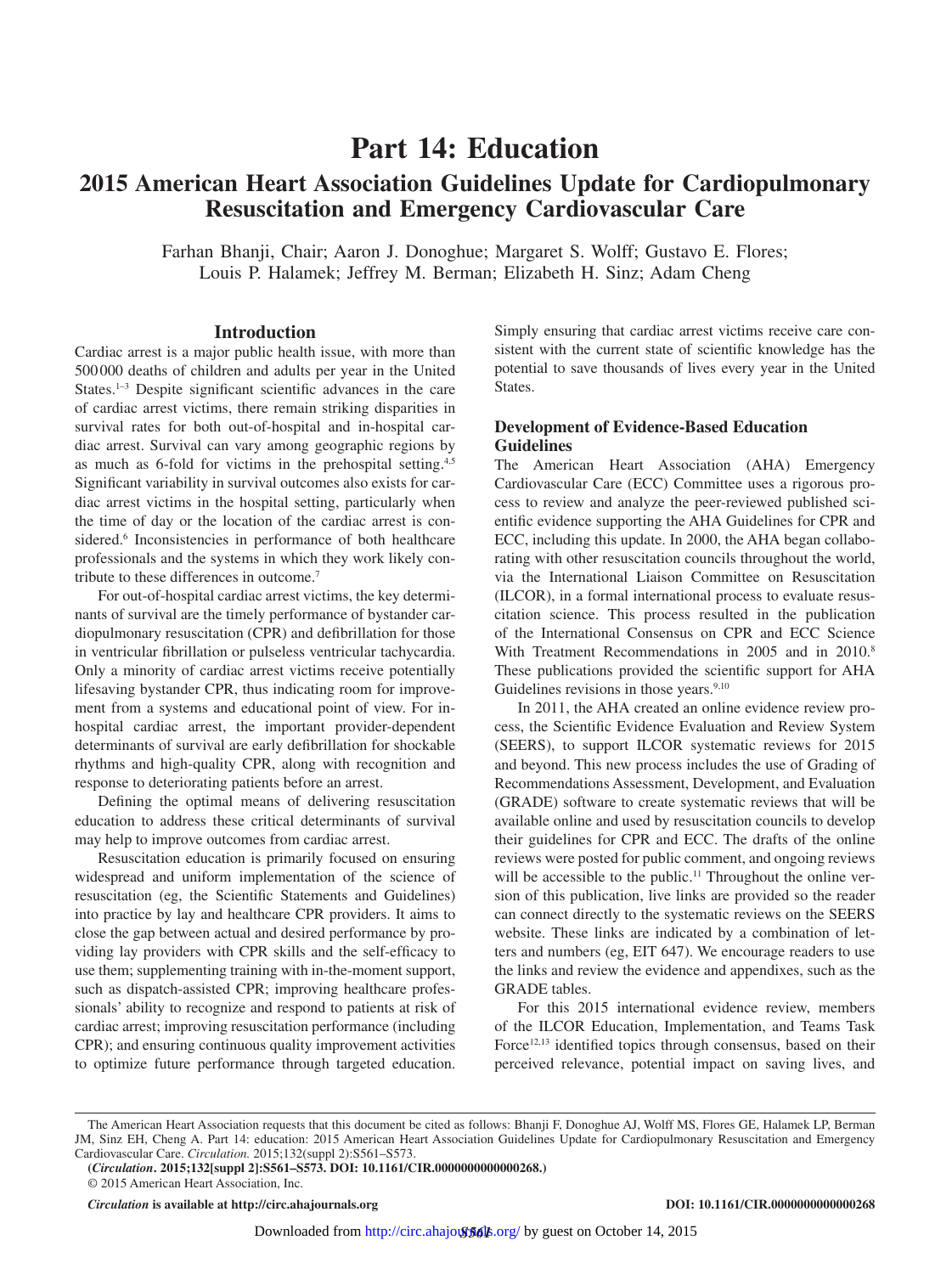the likelihood for new evidence since the 2010 Guidelines. They also sought recommendations about topics from ILCOR member resuscitation councils through their council chairs and individual task force members. The systematic reviews of these high-priority topics provided the evidence base for these 2015 education guidelines.

Each review seeks to determine the answer to a question regarding the effect in a population of an intervention (evaluated against a control or other comparison group) on an outcome. The Education, Implementation, and Teams Task Force identified patient-related outcomes and actual performance in the clinical setting as the critical outcomes, with learningrelated outcomes (immediate and longer retention) considered to be important outcomes. This approach is consistent with other recognized program evaluation paradigms, such as Kirkpatrick's model,<sup>14</sup> where "results" (or patient outcome) are considered more important than "transfer" of learning to the clinical setting, which is in turn more important than evidence of "learning." McGaghie's model describing translational outcomes for medical education research follows a similar logic.<sup>15</sup> The implication is that treatment recommendations based strictly on studies demonstrating improved learning will be weaker than if differences in critical patient related outcomes are demonstrated.

Because this *2015 AHA Guidelines Update for CPR and ECC* represents the first update to the previous Guidelines, recommendations from both this 2015 Guidelines Update and the 2010 Guidelines are in the Appendix.

As with all AHA Guidelines, each 2015 recommendation is labeled with a Class of Recommendation (COR) and a Level of Evidence (LOE). This 2015 update uses the newest AHA COR and LOE classification system, which contains modifications of the Class III recommendation and introduces LOE B-R (randomized studies) and B-NR (nonrandomized studies) as well as LOE C-LD (limited data) and C-EO (expert opinion/consensus). For further information, please see "Part 2: Evidence Evaluation and Management of Conflicts of Interest."

These 2015 AHA education guidelines differ from the 2010 AHA Guidelines on education, implementation, and teams because the focus of this publication is strictly on training, with important related topics covered in other Parts (eg, dispatch-guided CPR in "Part 5: Adult Basic Life Support and Cardiopulmonary Resuscitation Quality" and continuous quality improvement in "Part 4: Systems of Care and Continuous Quality Improvement").

Key recommendations in this 2015 update to the 2010 Guidelines include the following:

- Use of high-fidelity manikins is encouraged at training centers and organizations that have the infrastructure, trained personnel, and resources to maintain the program.
- Use of CPR feedback devices can help to learn the psychomotor skill of CPR.
- Two-year retraining cycles are not optimal. More frequent training in basic life support (BLS) and retraining in advanced life support (ALS) may be helpful for providers who are likely to encounter a cardiac arrest.

## **Educational Design**

Evidence-based instructional design is essential to improve training of providers and ultimately improve resuscitation performance and patient outcomes. The quality of rescuer performance depends on learners integrating, retaining, and applying the cognitive, behavioral, and psychomotor skills required to perform resuscitation successfully. Learners need to develop the self-efficacy to use the skills they learned when faced with a resuscitation scenario.<sup>16,17</sup> Well-designed resuscitation education informed by adult learning theories and educational science increases the likelihood that this will occur. The appropriate application of learning theories combined with research into program effectiveness has resulted in substantial changes to AHA ECC courses over the past quarter century.18 In 2013, the AHA established the ECC Educational Sciences and Programs Subcommittee to help inform the creation of courses by using the best available evidence in education science. The development of the AHA courses are guided by core educational principles (Table 1), including deliberate, hands-on practice, where feedback and debriefing should support participants' development toward mastery.18–20

An essential component of resuscitation education is the experiential learning that occurs through simulation and the associated debriefing. Kolb's experiential learning cycle provides a framework of 4 stages that are required to consolidate learning (Figure 1).44 For most individuals participating in resuscitation courses, clinical resuscitations are rare events, emphasizing the importance of learning from simulated scenarios so that they are able to act when the real-life events occur.45 By engaging learners in scenarios and guiding them through a constructive debriefing, instructors can maximize knowledge transfer to real-life events. Critical to this learning process is the notion that the experience is not enough to promote practice change. Experience needs to be coupled with a constructive debriefing, allowing for guided reflection that can promote change in performance.9,20,46 AHA courses promote the use of structured and supported debriefing by using the GAS (gather-analyze-summarize) model of debriefing paired with evidence-based scripted debriefing tools.<sup>18,47</sup>

As a part of this educational process, attention to functional task alignment is necessary to ensure that learners take away the appropriate skills.<sup>48</sup> By aligning the nature and degree of realism with the predetermined learning objectives and/or tasks, the instructor is deliberately targeting realism to the learning need. Taking shortcuts within the educational design of these courses can result in significant unintended consequences. As an example, a study by Krogh et al demonstrated poor adherence to the recommended 2-minute CPR time cycles when learners practiced CPR with abbreviated cycles.49 Greater attention to promoting realism of the simulation scenario with respect to timing, duration, and integration of tasks with accompanying feedback creates a learning environment best suited to improving learning outcomes.<sup>50</sup> To quote the legendary coach Vince Lombardi, "Practice doesn't make perfect. Only perfect practice makes perfect."

There is substantial evidence to suggest that mastery learning is the key to skill retention and the prevention of rapid decay in skills and knowledge after simulation-based learning.45,51–53 The goal of mastery learning is to have learners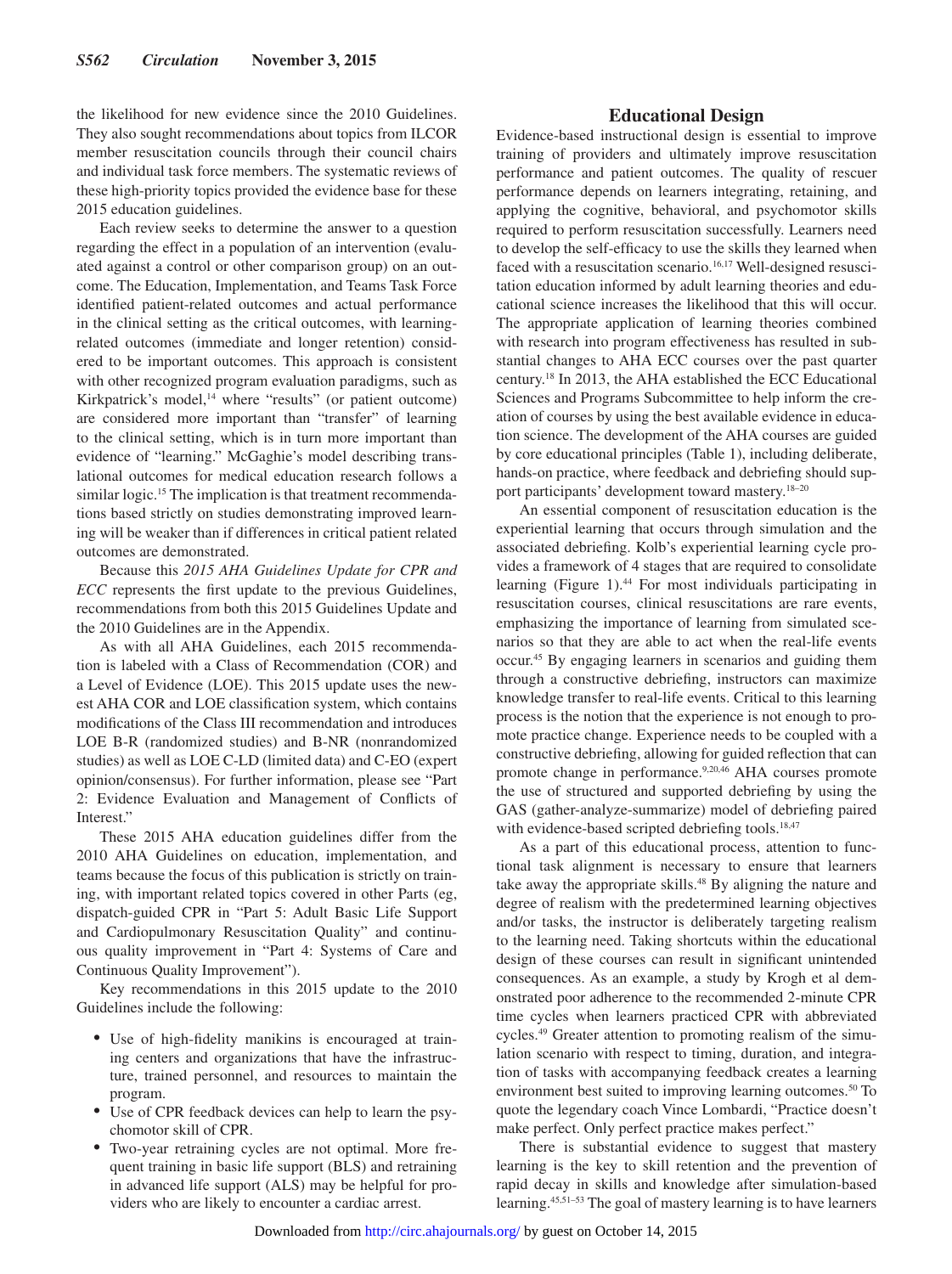| Course content should be simplified in both the presentation of the content and the breadth of content to facilitate accomplishment<br>of course objectives. <sup>21,22</sup>                                                                                                                                                                                                                                                        |
|--------------------------------------------------------------------------------------------------------------------------------------------------------------------------------------------------------------------------------------------------------------------------------------------------------------------------------------------------------------------------------------------------------------------------------------|
| Course content and skill demonstrations should be presented in a consistent manner. Video-mediated, practice-while-watching<br>instruction is the preferred method for basic psychomotor skill training because it reduces instructor variability that deviates from<br>the intended course agenda. <sup>22-25</sup>                                                                                                                 |
| Adult learning principles <sup>26</sup> should be applied to all ECC courses, with emphasis on creating relevant training scenarios that can be<br>applied practically to the learners' real-world setting, such as having hospital-based learners practice CPR on a bed instead of the<br>floor.                                                                                                                                    |
| Substantial hands-on practice is needed to meet psychomotor and nontechnical/leadership skill performance objectives. <sup>22,23,27-29</sup>                                                                                                                                                                                                                                                                                         |
| Learners should have opportunities for repetitive performance of key skills coupled with rigorous assessment and informative<br>feedback in a controlled setting. <sup>30–33</sup> This deliberate practice should be based on clearly defined objectives <sup>34–36</sup> and not time spent,<br>to promote student development toward mastery. 37-41                                                                               |
| The provision of feedback and/or debriefing is a critical component of experiential learning. <sup>20</sup> Feedback and debriefing after skills<br>practice and simulations allow learners (and groups of learners) the opportunity to reflect on their performance and to receive<br>structured feedback on how to improve their performance in the future. <sup>18</sup>                                                          |
| Assessment of learning in resuscitation courses serves to both ensure achievement of competence and provide the benchmarks<br>that students will strive toward. Assessment also provides the basis for student feedback (assessment for learning). Assessment<br>strategies should evaluate competence and promote learning. Learning objectives <sup>42</sup> must be clear and measurable and serve as<br>the basis of evaluation. |
| This is an integral component of resuscitation education, with the appraisal of resuscitation courses including learner, individual<br>instructor, course, and program performance. <sup>43</sup> Training organizations should use this information to drive the continuous quality<br>improvement process.                                                                                                                         |
|                                                                                                                                                                                                                                                                                                                                                                                                                                      |

**Table 1. Core AHA Emergency Cardiovascular Care Educational Concepts**

AHA indicates American Heart Association; CPR, cardiopulmonary resuscitation; and ECC, emergency cardiovascular care.

achieve the highest standards for all educational outcomes instead of simply meeting the minimum standard.<sup>54</sup> Although this is not a new educational concept, this represents a shift in the way resuscitation courses are taught. Flexibility is necessary for mastery learning to occur because the time required for learners to meet this mastery standard may vary.53

Assessment within AHA courses needs to play an important dual role. Summative assessment (ie, assessment conducted at the end of training that is compared with a standard or benchmark) is required to ensure that intended learning outcomes are met. Formative assessment (ie, low stakes assessment with little to no "point" value in the course) provides clarity to learners about what the important desired outcomes are and provides practical advice to learners on where they can improve and how to do it (so-called assessment *for* learning). Assessment is deliberately aligned to the learning objectives and instructional programs within the AHA courses. In recognizing that successful resuscitation requires the integration of cognitive, psychomotor, and behavioral skills, there is



**Figure 1.** Experiential learning cycle. Kolb, David A., Experiential Learning: Experience as a Source of Learning & Development, 1st, ©1984, 21. Reprinted by permission of Pearson Education, Inc., New York, New York.44

an increasing emphasis on focusing learner evaluation on the higher levels of Miller's classic description of assessment (ie, above the level of knowledge). The simulated setting readily allows such an approach.<sup>55</sup> Optimal learning depends heavily on the assessment skills of the instructor; therefore, early and ongoing faculty development is a priority, as are the development and implementation of appropriate assessment tools with evidence of validity and reliability.

The degree to which a learner masters the material depends on the instructor's expertise and the debriefing process.20,56 Helping learners understand *why* the course is important (ie, the relevance) and how it applies to their situation is critical in motivating adult learners. Respecting their prior experience and defining how their learning in the course can help them care for loved ones or their patients can be particularly useful. During debriefing, learners reflect on their performance during the simulation, performance gaps are identified and corrected, and "take-home" messages are generalized to maximize learning.57 Without this step, learners are unlikely to improve nontechnical skills, decision-making abilities, situational awareness, and team coordination.<sup>46</sup> Future work should aim to establish competency and performance standards for resuscitation instructors that will help to standardize quality of instruction across training programs.58

## **Basic Life Support Training**

## **CPR Instruction Method[sEIT 647](https://volunteer.heart.org/apps/pico/Pages/PublicComment.aspx?q=647)—Updated**

Studies on CPR instruction methods (video- and/or computerbased with hands-on practice versus instructor-led courses) are heterogeneous with regard to instruction delivery and learner outcomes. Although instructor-led courses have been considered the gold-standard, multiple studies have demonstrated no difference in learning outcomes (cognitive performance,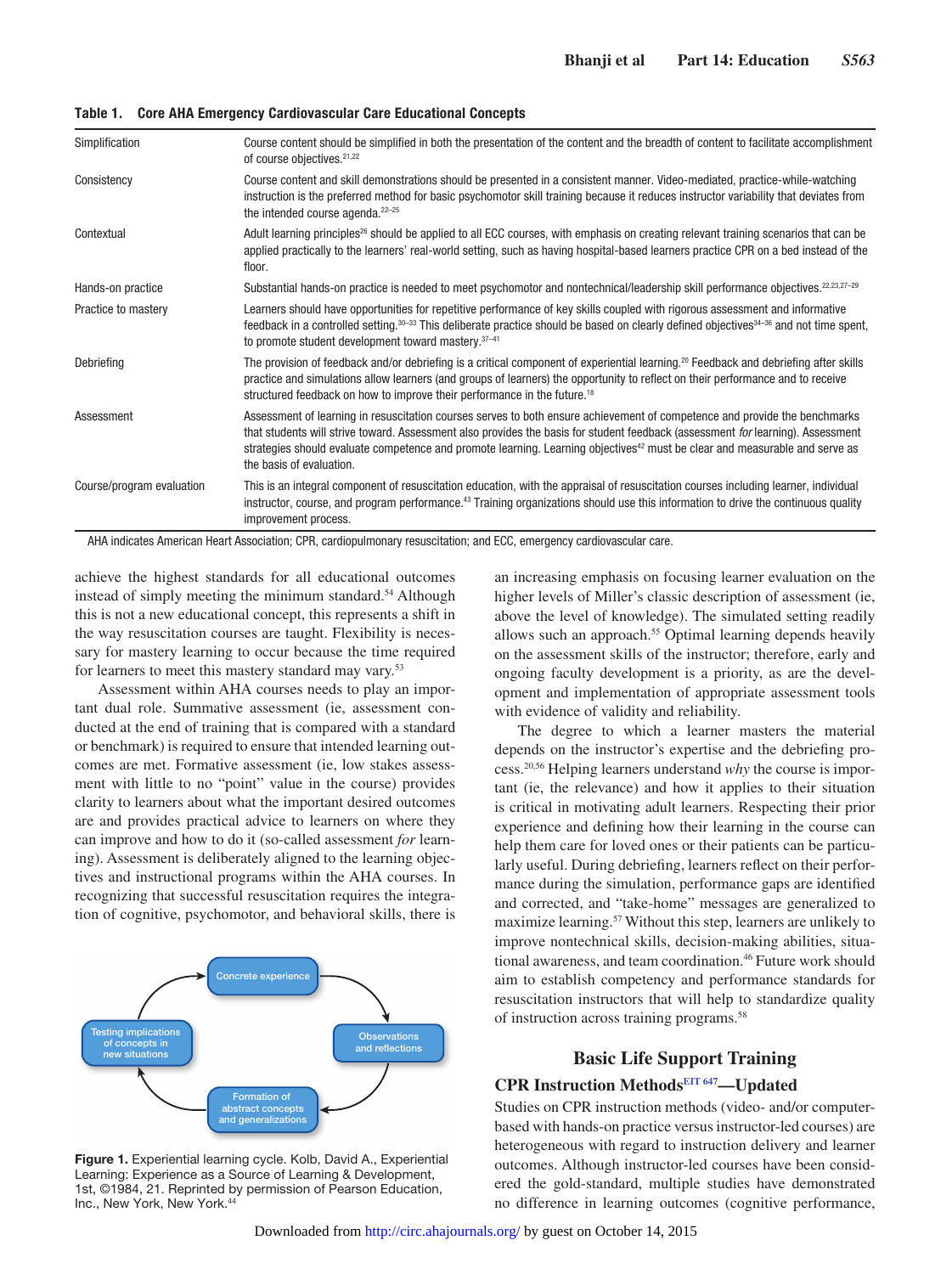skill performance at course conclusion, and skill decay) when courses with self-instruction are compared with traditional instructor-led courses.22–25,41,59–66 CPR self-instruction through video- and/or computer-based modules paired with handson practice may be a reasonable alternative to instructor-led courses (Class IIb, LOE C-LD). This recommendation is based on the absence of differences in learner outcomes, the benefits of increased standardization, plus the likely reduction of time and resources required for training.

#### **Automated External Defibrillator Training Method[sEIT 651](https://volunteer.heart.org/apps/pico/Pages/PublicComment.aspx?q=651)—New**

Allowing the use of automated external defibrillators (AEDs) by untrained bystanders can potentially be lifesaving and should be encouraged when trained individuals are not immediately available. Although AEDs can be used effectively without prior training, even brief training increases the willingness of a bystander to use an AED and improves individual performance, $67-69$  although the most effective method of instruction is not known. None of the studies identified in the literature review addressed patient-related outcomes (ie, they were manikin-based with learning outcomes assessed within 6 months of training).

In lay providers, 4 studies examined self-instruction without instructor involvement versus a traditional instructor-led course.27,41,70,71 There was no significant difference between these methods.27,41,70,71 Two studies evaluated self-instruction combined with instructor-led training versus traditional courses; one study showed equivalent results, $70$  whereas the other demonstrated that self-instruction combined with instructor-led AED training was inferior to traditional methods.<sup>27</sup>

A combination of self-instruction and instructor-led teaching with hands-on training can be considered as an alternative to traditional instructor-led courses for lay providers. If instructor-led training is not available, self-directed training may be considered for lay providers learning AED skills (Class IIb, LOE C-EO). Potential to increase the numbers of lay providers trained and cost implications were important considerations in the development of this recommendation.

In healthcare providers, 3 studies compared self-instruction without instructor involvement<sup>25,72,73</sup> versus an instructor-led course and demonstrated either no difference in performance<sup>25,72</sup> or inferior performance in the self-instruction group.73 When compared with instructor-led training alone, self-instruction combined with instructor-led AED training led to slight reductions in performance but significant reductions in training time.25,72 Self-directed methods can be considered for healthcare professionals learning AED skills (Class IIb, LOE C-EO).

## **CPR Feedback/Prompt Devices in Training[EIT 648](https://volunteer.heart.org/apps/pico/Pages/PublicComment.aspx?q=648)—New and Updated**

Mastery learning requires accurate assessment of CPR skills and feedback to help learners improve subsequent performance. Unfortunately, inadequate performance of CPR is common yet challenging for providers and instructors to detect,74,75 thereby making it difficult to appropriately focus feedback and improve future performance. Technology could theoretically help address this problem by assessing CPR performance and providing feedback. In conducting this analysis, we separated CPR feedback devices that provide corrective feedback to the learner from prompt devices that provide only a tone or rate for the rescuer to follow (with no feedback on how the learner is actually performing).

Learners who used devices that provided corrective feedback during CPR training had improved compression rate, depth, and recoil compared with learners performing CPR without feedback devices.<sup>50,76-96</sup> Evidence on the effect of feedback devices on CPR skill retention is limited, with 1 of 3 studies demonstrating improved retention.82,85,86 Use of feedback devices can be effective in improving CPR performance during training (Class IIa, LOE A).

Three randomized trials examined the use of auditory guidance (ie, use of a metronome or music) to guide CPR performance. All 3 studies found that compression rate was more appropriate when auditory guidance was used, although there was a negative impact on compression depth in 1 study.<sup>94-96</sup> If feedback devices are not available, auditory guidance (eg, metronome, music) may be considered to improve adherence to recommendations for chest compression rate only (Class IIb, LOE B-R). These recommendations are made, balancing the potential benefit of improved CPR performance with the cost of the use of such devices during training.

# **Retraining Intervals for BL[SEIT 628—](https://volunteer.heart.org/apps/pico/Pages/PublicComment.aspx?q=628)Updated**

The standard retraining period for BLS is every 2 years, despite growing evidence that BLS knowledge and skills decay rapidly after initial training. Studies have demonstrated the deterioration of BLS skills in as little as 3 months after initial training.9,97,98

Three studies evaluated the impact of 1 additional episode of BLS retraining 6 to 9 months after BLS certification and found no difference in chest compression performance or time to defibrillation.<sup>99-101</sup> Two studies examined the effect of brief, more frequent training sessions; both studies demonstrated slight improvement in chest compression performance, and 1 study found a shorter time to defibrillation.<sup>86,102</sup> These same studies also found that students reported improved confidence and willingness to perform CPR after additional or high-frequency training.

There is insufficient evidence to determine the optimal method and timing of BLS recertification. Given the rapidity with which BLS skills decay after training, coupled with the observed improvement in skill and confidence among students who train more frequently, it may be reasonable for BLS retraining to be completed more often by individuals who are likely to encounter cardiac arrest (Class IIb, LOE C-LD). It should be emphasized that BLS skill maintenance needs to be appropriately tailored for potential provider groups on the basis of their setting and the feasibility of more frequent training.

# **Advanced Life Support Training**

# **Precourse Preparatio[nEIT 637—](https://volunteer.heart.org/apps/pico/Pages/PublicComment.aspx?q=637)Updated**

To maximize learning from an ALS training program, an adult learner should be well prepared before attending such a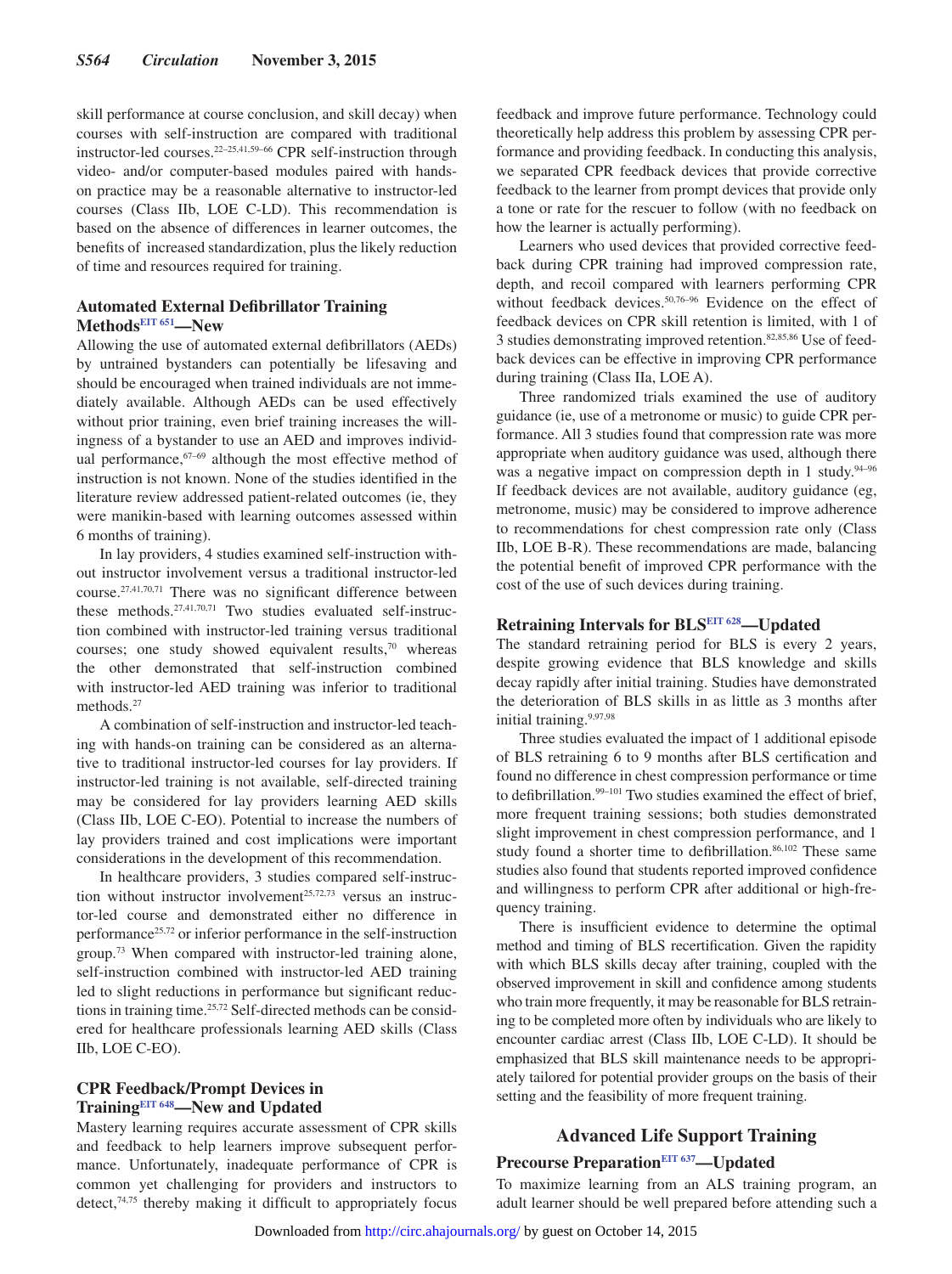program. Similarly, instructors have the responsibility of providing an optimal learning environment that will facilitate the acquisition and refinement of skills in motivated trainees. In view of the resources (time, equipment, supplies, money, etc) required and the potential impact (life or death) on patients, this duty is paramount. During the past decade, many life support programs have mandated independent review of content knowledge, via study of the pertinent provider manual, and successful completion of an online examination before attendance at the program. Unfortunately, trainee preparation has not been extensively studied. A single multicenter randomized controlled trial<sup>103</sup> compared extensive precourse preparation using an interactive compact disc and additional course materials (intervention group) with the use of course materials alone (control group). Subjects exhibited no differences in performance during a simulated cardiac arrest, and no differences were noted in knowledge acquisition or performance of the technical skills required during resuscitation. Although this study revealed no benefit of trainee preparation, it is important to acknowledge that the type of skill(s) practiced during preprogram preparation and the skill(s) assessed during the program may not have been directly aligned and thus may have confounded the results. Therefore, any conclusions from this study must be tempered by its limitations. Precourse preparation is consistent with theories of learning and current practices in other professional education. It has the potential to improve learning and improve the care delivered to patients.

Precourse preparation, including review of appropriate content information, online/precourse testing, and practice of pertinent technical skills is reasonable before attending ALS training programs (Class IIa, LOE C-EO).

# **Team and Leadership Training[EIT 631](https://volunteer.heart.org/apps/pico/Pages/PublicComment.aspx?q=631)—Updated**

Effective management of a cardiac arrest patient requires a team-based approach with providers who have the knowledge, clinical skills, interpersonal communication skills, and leadership skills to perform effectively in a high-stakes environment. This also requires a team leader who has the ability to provide oversight of the team, provide guidance for specific tasks, and maintain a heightened level of situational awareness to avoid fixation on certain aspects of care. Given that team-based skills are different from clinical care skills, specific team and leadership training may have a role in the effective performance of resuscitation teams and patient outcomes after cardiac arrest.

A systematic review of the resuscitation education literature identified several studies assessing the impact of team training for healthcare professionals in a cardiac arrest setting. In 1 observational study, the implementation of a hospital-wide mock code program with team training resulted in a survival increase for pediatric cardiac arrest during the study period.104

In another observational study, the implementation of surgical team training resulted in a decrease in surgical patient mortality in hospitals that implemented the program when compared with those that did not.<sup>105</sup>

A number of additional studies demonstrated better performance of patient tasks, teamwork, and/or leadership behaviors in the immediate postcourse time period up to 1 year after training.95–106

Given very small risk for harm and the potential benefit of team and leadership training, the inclusion of team and leadership training as part of ALS training is reasonable (Class IIa, LOE C-LD).

## **Manikin Fidelity[EIT 623—](https://volunteer.heart.org/apps/pico/Pages/PublicComment.aspx?q=623)Updated**

Many training programs use high-fidelity manikins for adult and pediatric ALS training.<sup>106–108</sup> The use of high-fidelity manikins can encourage learners to engage physically and emotionally with the manikin and the environment, thus helping to promote teamwork, clinical decision making, and full participant immersion within the experiential learning environment. High-fidelity manikins have a wide range of functionality depending on make and model type, but generally they are defined as manikins that provide physical findings (such as heart and breath sounds, pulses, chest rise and fall, and blinking eyes), display vital signs that correlate with physical findings, and "physiologically" respond to medical intervention through an operator-controlled computer interface.107 Many of these manikins also allow participants to actually perform some critical care procedures, including bag-mask ventilation, intubation, intraosseous needle insertion, and/or chest tube insertion.

A meta-analysis of 12 randomized controlled trials showed improvement of skills at course conclusion with the use of high-fidelity manikins.<sup>47,109-119</sup> A meta-analysis of 8 randomized controlled trials assessing knowledge at course conclusion demonstrated no significant benefit of training with high-fidelity manikins compared with low-fidelity manikins.47,110,111,116–118,120,121 This is supported by 1 additional nonrandomized trial demonstrating no substantial benefit of high-fidelity training on knowledge acquisition.<sup>122</sup> With regard to skill retention, 1 study showed no benefit of high-fidelity training on skills performance (in the simulated environment) at 1 year after training,109 and another demonstrated similar results for skills performance between course conclusion and 1 year. $118$ 

The use of high-fidelity manikins for ALS training can be beneficial for improving skills performance at course conclusion (Class IIa, LOE B-R). The usefulness of high-fidelity manikins for improving knowledge at course conclusion and skills performance beyond course conclusion is uncertain. Given the increased cost associated with high-fidelity training, the use of high-fidelity manikins is particularly appropriate in programs where existing resources (ie, human and financial resources) are already in place.

#### **Training Intervals[EIT 633—](https://volunteer.heart.org/apps/pico/Pages/PublicComment.aspx?q=633)Updated**

Retraining intervals for AHA basic and advanced life support programs have traditionally been time-specific, with a maximum 2-year interval recommended, despite evidence that core skills and knowledge decay within 3 to 12 months after initial training.9,97 Unfortunately, the literature directly assessing the question of the retraining intervals is limited. In 1 pediatric ALS study,<sup>123</sup> frequent refreshers with manikin-based simulation showed better clinical performance scores and equivalent behavioral performance scores, using less total time of retraining, when compared with standard retraining intervals.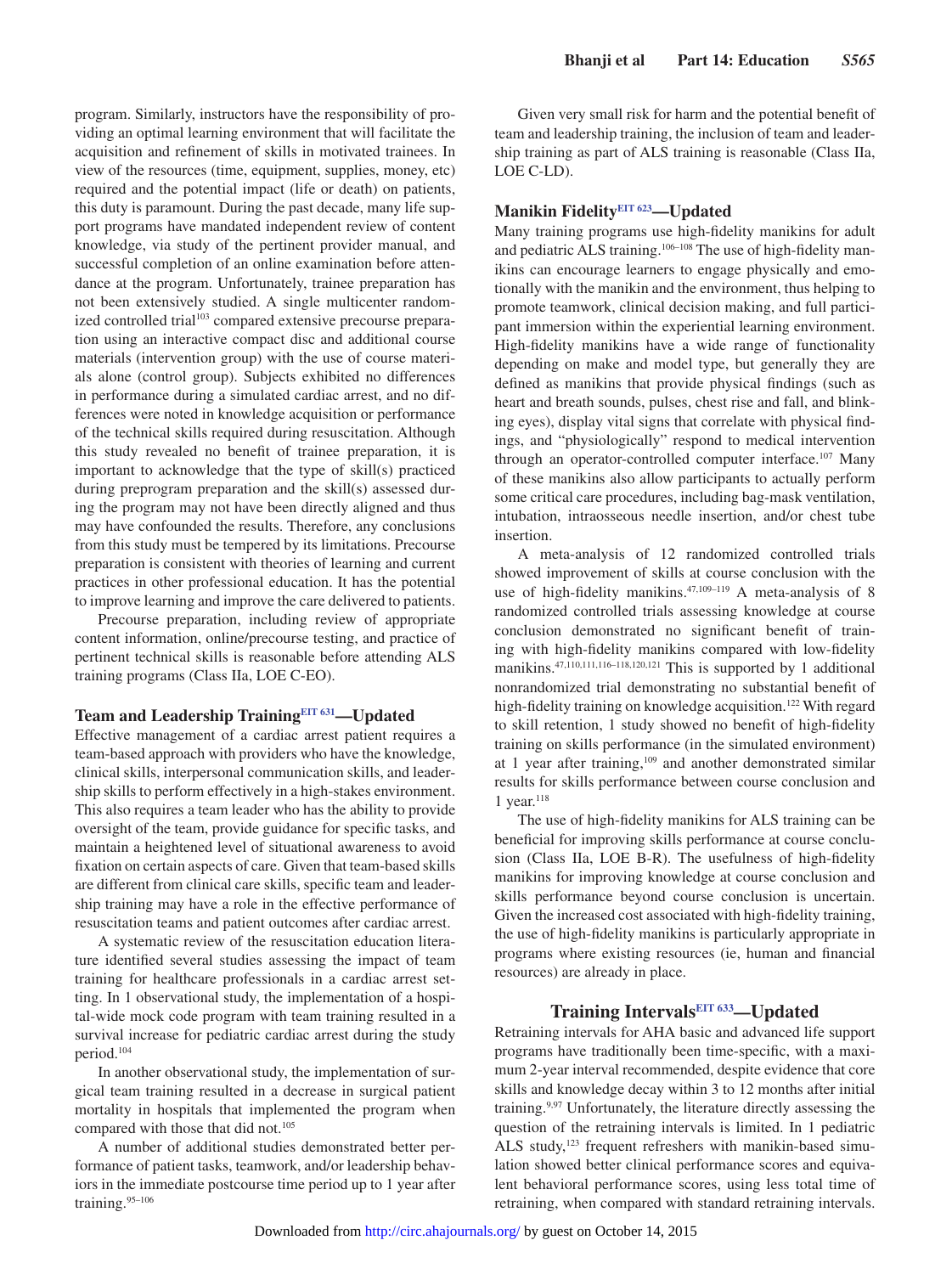Recent literature in resuscitation education also demonstrates improved learning from "frequent, low-dose" versus "comprehensive, all-at-once" instruction and a learner preference for this format.124

Given the potential educational benefits of short, frequent retraining sessions coupled with the potential for cost savings from reduced training time and removal of staff from the clinical environment for standard refresher training, it is reasonable that individuals who are likely to encounter a cardiac arrest victim perform more frequent manikin-based retraining (Class IIa, LOE C-LD). There is insufficient evidence to recommend the optimum time interval.

#### **Special Considerations**

## **Compression-Only CPR Training in Communitie[sEIT 881](https://volunteer.heart.org/apps/pico/Pages/PublicComment.aspx?q=881)—New**

Compression-only (Hands-Only™) CPR has been advocated as a method of training laypeople that is simpler to learn and may increase bystander willingness to provide CPR. Most published studies on bystander compression-only CPR have involved dispatcher-guided CPR by lay rescuers. Life support course students, when surveyed, have reported a greater willingness to provide compression-only CPR than conventional CPR with assisted ventilations.125–129 Two studies published after a state-wide educational campaign for bystander compression-only CPR showed that the prevalence of both overall bystander CPR and compression-only CPR by bystanders increased over time, but no effect on patient survival was demonstrated.130,131

Communities may consider training bystanders in compression-only CPR for adult out-of-hospital cardiac arrest as an alternative to training in conventional CPR (Class IIb, LOE C-LD). Communities should consider existing bystander CPR rates and other factors, such as local epidemiology of out-ofhospital cardiac arrest and cultural preferences, when deciding on the optimal community CPR training strategy.

#### **CPR Training in Resource-Limited Environments[EIT 634](https://volunteer.heart.org/apps/pico/Pages/PublicComment.aspx?q=634)—New**

Studies examining CPR training in resource-limited environments are heterogeneous in design and training outcomes. Studies comparing traditional course format with training using computer-based instruction, self-directed learning, video-based instruction, and varied instructor-to-student ratios showed mixed results with regard to knowledge and skill at course completion and at reassessment up to 6 months after course completion.132–138 These studies varied in course composition (paramedic students, medical students at various levels, nursing students, and credentialed healthcare providers), type of course (BLS or ALS), and instructional methods.

It may be reasonable to use alternative instructional modalities for BLS and/or ALS teaching in resource-limited environments (Class IIb, LOE C-LD). In making this recommendation, we considered the cost of and access to training as major impediments to training BLS and ALS for healthcare workers in resource-limited areas. Additionally, the intent is to promote research and initiatives around creative teaching strategies that lower both cost and human resources needed to achieve more widespread BLS and ALS training that meets the desired learning objectives in resource-limited environments.

# **CPR for High-Risk Populations[EIT 649—](https://volunteer.heart.org/apps/pico/Pages/PublicComment.aspx?q=649)New**

There are many studies evaluating the effectiveness of BLS training in family members and/or caregivers of high-risk cardiac patients, including some that measure the frequency at which CPR is performed by family members<sup>125,139-147</sup>; their retention of knowledge, skills, and adequacy of performance<sup>125,139,140,142,148,149</sup>; and the survival rates of cardiac arrest victims receiving CPR from family members.66,139,140,142,150–153 Despite the heterogeneity and generally low quality, these studies consistently showed high scores for CPR performance in those who were trained compared with those who were untrained. Most studies examining retention of skills showed a decline in CPR performance over time without retraining. Training primary caregivers and/or family members of high-risk patients may be reasonable (Class IIb, LOE C-LD), although further work needs to help define which groups to preferentially target. This recommendation is predicated on the significant potential benefit and low potential for harm in patients receiving bystander CPR by a trained family member or caregiver.

## **Knowledge Gaps**

Implementing resuscitation science into clinical practice requires educational practice based on high-quality educational research. To date, the resuscitation education literature has been limited by outcomes that focus on short-term learning rather than patient outcome or transfer of provider performance into the clinical environment (or even long-term retention of critical skills), variable quality of research design, and the use of assessment tools that lack validity and reliability evidence. With that in mind, the writing group for the AHA education guidelines suggests the following general concepts to advance educational research and educational practice, along with a series of specific themes of research that warrant further exploration (Table 2).

#### **General Concepts**

Research on resuscitation education needs higher-quality studies that are adequately powered and that address important educational questions. Multicenter collaborative studies may be of benefit to support both quality in study design and enrolling adequate numbers of participants. Ideally, the outcomes from educational studies should focus on patient outcomes (where feasible), transfer of learning into performance in the clinical environment, or at least long-term retention of psychomotor and behavioral skills in the simulated resuscitation environment. Too much of the current focus of educational research is exclusively on the immediate end-of-course performance, which may not be representative of participants' performance when they are faced with a resuscitation event months to years later. Because much of the training for resuscitation events uses manikin-based simulation, research is needed to reflect important patient characteristics in training devices, such as chest compliance and clinical signs of distress. Assessment tools that have been empirically studied for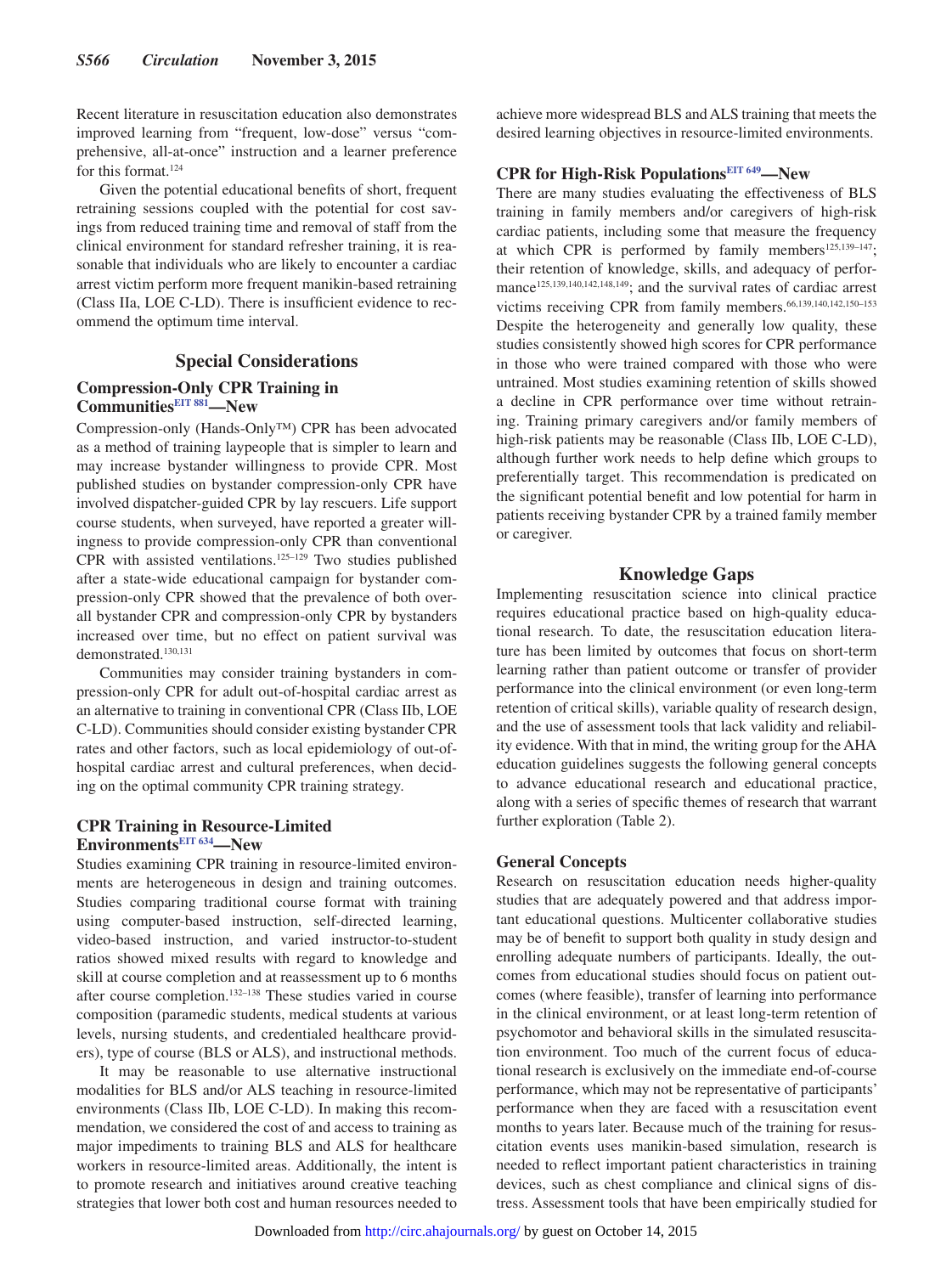|  |  |  |  | Table 2. Specific Themes for Future Resuscitation Education Research |
|--|--|--|--|----------------------------------------------------------------------|
|--|--|--|--|----------------------------------------------------------------------|

| Topic                                            | <b>Research Needs/Questions</b>                                                                                                                                                                                                                                                                                                                                |
|--------------------------------------------------|----------------------------------------------------------------------------------------------------------------------------------------------------------------------------------------------------------------------------------------------------------------------------------------------------------------------------------------------------------------|
| <b>Basic Life Support Training</b>               |                                                                                                                                                                                                                                                                                                                                                                |
| <b>CPR</b> instruction methods                   | • Determine the impact of short, video-based practice on long-term CPR performance as well as patient outcomes<br>• Determine the optimal design of these short courses                                                                                                                                                                                        |
| AED training methods                             | • Define the optimal instructional strategies and retraining intervals, including the methods of retraining, to improve<br>performance and self-efficacy                                                                                                                                                                                                       |
| CPR feedback/prompt devices in<br>training       | • Determine the impact of CPR feedback devices on future (long-term) performance of CPR<br>• Explore the additional or reduced costs of training with feedback devices                                                                                                                                                                                         |
| Retraining intervals for basic life<br>support   | • Determine the ideal frequency of retraining required to enhance retention of skills and performance in simulated and real<br>resuscitations<br>• Assess if real resuscitation events, coupled with appropriate feedback and/or assessment, can serve as an adjunct or<br>replacement for more frequent retraining                                            |
| Compression-only CPR training in<br>communities  | • Define the optimal community bystander CPR training strategy based on cultural and local variables                                                                                                                                                                                                                                                           |
| CPR training in resource-limited<br>environments | • Determine the optimal method of low-cost instruction while enhancing learning and patient outcomes                                                                                                                                                                                                                                                           |
| CPR for high-risk populations                    | • Determine which populations are best suited for targeted training, including the cost-effectiveness of this intervention                                                                                                                                                                                                                                     |
| Advanced Life Support Training                   |                                                                                                                                                                                                                                                                                                                                                                |
| Precourse preparation                            | • Determine the content, timing, and importance of precourse preparation for various life support courses on learning<br>outcomes                                                                                                                                                                                                                              |
| Team and leadership training                     | • Determine the optimal methodology (ie, instructional design), frequency, and context of team and leadership training for<br>acquisition and retention of key resuscitation skills<br>• Define how individual leadership and team skills influence and/or relate to specific clinical performance metrics during<br>resuscitation                             |
| <b>Manikin fidelity</b>                          | • Determine the relative impact of different types of manikin fidelity (physical, emotional, conceptual) on learning,<br>performance, and real clinical outcomes<br>• Determine which aspects of manikin fidelity are important for achieving improved learning outcomes for specific<br>objectives (eg, technical versus cognitive versus behavioral)         |
| <b>Training intervals</b>                        | • Determine the ideal methodology (ie, instructional design) and frequency of retraining required to enhance retention of<br>skills and performance in simulated and real resuscitations<br>· Assess if real resuscitation events, coupled with appropriate feedback and/or assessment, can serve as an adjunct or<br>replacement for more frequent retraining |
| <b>Other Topics</b>                              |                                                                                                                                                                                                                                                                                                                                                                |
| Repetitive practice/mastery learning             | • Determine how repetitive practice and mastery learning can be applied to enhance the acquisition and retention of the<br>various critical resuscitation competencies                                                                                                                                                                                         |
| Briefing/debriefing                              | • Determine how the various aspects of briefing (eg, content, duration) influence learning outcomes from simulation-based<br>resuscitation education<br>• Determine how various aspects of debriefing (eg, duration, method, framework, facilitator, use of video) can be tailored to<br>improve the quality of simulation-based resuscitation education       |
| Data-informed feedback                           | • Determine the value of data-informed feedback (eg, quantitative CPR data, video review) during advanced life support<br>courses                                                                                                                                                                                                                              |
| <b>Blended learning</b>                          | • Determine how different learning methods and models (eg, screen-based learning, mastery learning, high-fidelity<br>simulation) can be blended to enhance learning and patient outcomes                                                                                                                                                                       |
| Instructor training and<br>competencies          | • Determine the key instructor competencies that influence positive learning outcomes<br>• Determine the optimal means of coaching, training, and assessing instructors                                                                                                                                                                                        |

AED indicates automated external defibrillator; and CPR, cardiopulmonary resuscitation.

evidence of validity and reliability are foundational to highquality research. Standardizing the use of such tools across studies could potentially allow for meaningful comparisons when evidence is synthesized in systematic reviews to more precisely determine the impact of certain interventions. Finally, there is a clear need for cost-effectiveness research because many of the AHA education guidelines are developed in the absence of this information.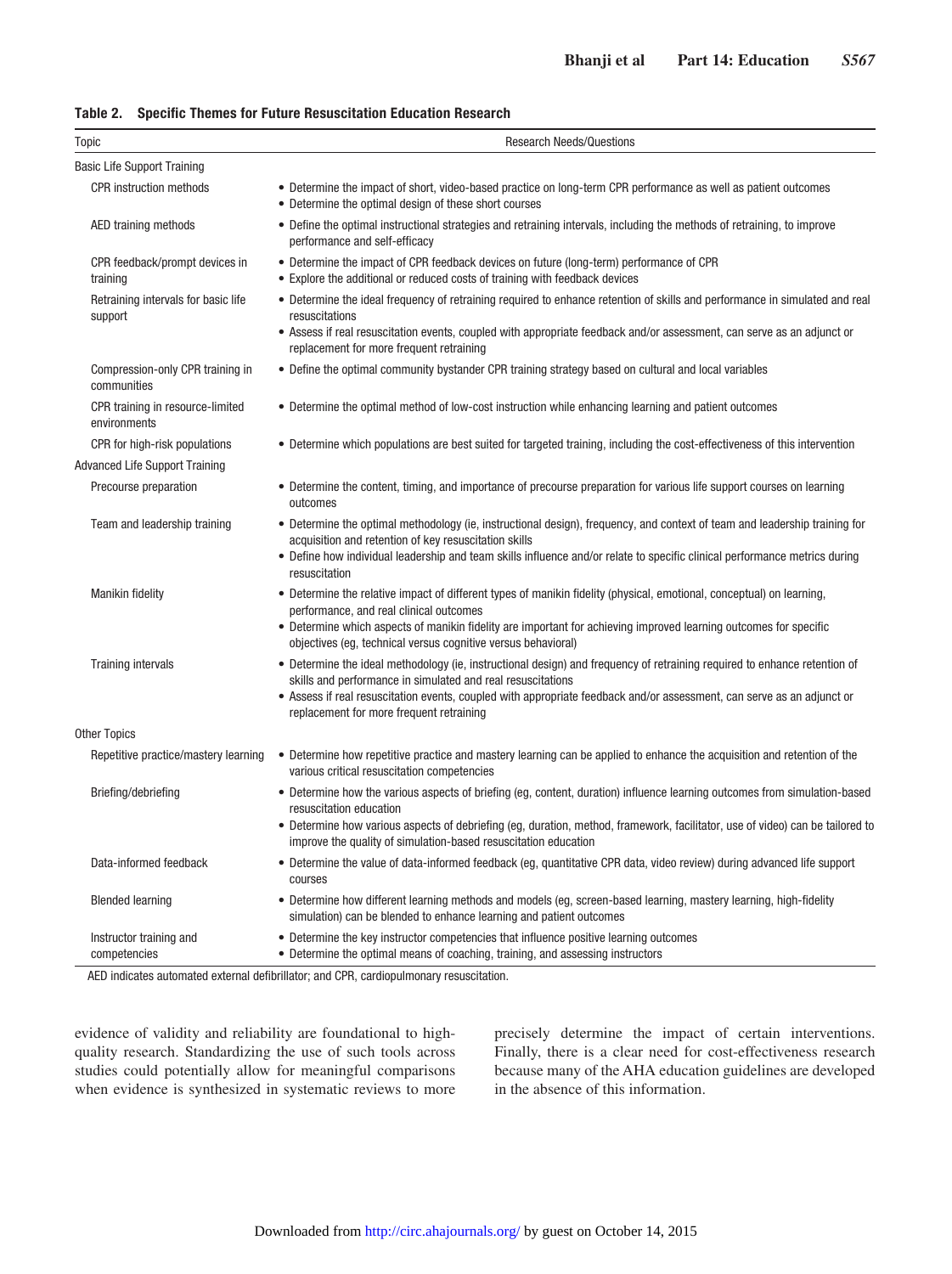# **Disclosures**

#### **Part 14: Education: 2015 Guidelines Update Writing Group Disclosures**

| <b>Writing Group</b><br>Member | Employment                                                                                      | <b>Research Grant</b>                               | Other Research<br>Support | Speakers'<br>Bureau/<br>Honoraria | Expert<br>Witness | Ownership<br>Interest | Consultant/<br><b>Advisory Board</b> | Other |
|--------------------------------|-------------------------------------------------------------------------------------------------|-----------------------------------------------------|---------------------------|-----------------------------------|-------------------|-----------------------|--------------------------------------|-------|
| Farhan Bhanji                  | <b>McGill University</b>                                                                        | None                                                | None                      | None                              | None              | None                  | None                                 | None  |
| Jeffrey M.<br>Berman           | <b>UNC Hospitals</b>                                                                            | None                                                | None                      | None                              | None              | None                  | None                                 | None  |
| Adam Cheng                     | Alberta Children's<br>Hospital                                                                  | <b>Heart and Stroke</b><br>Foundation of<br>Canada* | None                      | None                              | None              | None                  | None                                 | None  |
| Aaron J.<br>Donoghue           | The Children's Hospital of<br>Philadelphia, University<br>of Pennsylvania School of<br>Medicine | Zoll Foundation*                                    | None                      | None                              | None              | None                  | None                                 | None  |
| Gustavo E.<br><b>Flores</b>    | <b>Emergency &amp; Critical Care</b><br>Trainings, LLC                                          | None                                                | None                      | None                              | None              | None                  | None                                 | None  |
| Louis P.<br>Halamek            | <b>Stanford University School</b><br>of Medicine                                                | None                                                | None                      | None                              | None              | None                  | None                                 | None  |
| Margaret S.<br>Wolff           | University of Michigan                                                                          | None                                                | None                      | None                              | None              | None                  | None                                 | None  |
| <b>Consultant</b>              |                                                                                                 |                                                     |                           |                                   |                   |                       |                                      |       |
| Elizabeth H.<br>Sinz           | Pennsylvania State<br>University College of<br>Medicine                                         | AHRQ*                                               | None                      | None                              | None              | None                  | American<br>Heart<br>Association+    | None  |

This table represents the relationships of writing group members that may be perceived as actual or reasonably perceived conflicts of interest as reported on the Disclosure Questionnaire, which all members of the writing group are required to complete and submit. A relationship is considered to be "significant" if (a) the person receives \$10 000 or more during any 12-month period, or 5% or more of the person's gross income; or (b) the person owns 5% or more of the voting stock or share of the entity, or owns \$10 000 or more of the fair market value of the entity. A relationship is considered to be "modest" if it is less than "significant" under the preceding definition.

\*Modest.

†Significant.

# **Appendix**

#### **2015 Guidelines Update: Part 14 Recommendations**

| Year Last<br>Reviewed | Topic                              | <b>Correct Recommendation</b>                                                                                                                                                                                                                                                                                                                 | Comments         |
|-----------------------|------------------------------------|-----------------------------------------------------------------------------------------------------------------------------------------------------------------------------------------------------------------------------------------------------------------------------------------------------------------------------------------------|------------------|
| 2015                  | <b>Basic Life Support Training</b> | CPR self-instruction through video- and/or computer-based modules paired with<br>hands-on practice may be a reasonable alternative to instructor-led courses (Class IIb,<br>LOE C-LD).                                                                                                                                                        | updated for 2015 |
| 2015                  | <b>Basic Life Support Training</b> | A combination of self-instruction and instructor-led teaching with hands-on training can<br>be considered as an alternative to traditional instructor-led courses for lay providers. If<br>instructor-led training is not available, self-directed training may be considered for lay<br>providers learning AED skills (Class IIb, LOE C-EO). | new for 2015     |
| 2015                  | <b>Basic Life Support Training</b> | Self-directed methods can be considered for healthcare professionals learning AED skills<br>(Class IIb, LOE C-EO).                                                                                                                                                                                                                            | new for 2015     |
| 2015                  | <b>Basic Life Support Training</b> | Use of feedback devices can be effective in improving CPR performance during training<br>(Class IIa, LOE A).                                                                                                                                                                                                                                  | updated for 2015 |
| 2015                  | <b>Basic Life Support Training</b> | If feedback devices are not available, auditory guidance (eg, metronome, music) may be<br>considered to improve adherence to recommendations for chest compression rate only<br>(Class IIb, LOE B-R).                                                                                                                                         | updated for 2015 |
| 2015                  | <b>Basic Life Support Training</b> | Given the rapidity with which BLS skills decay after training, coupled with the observed<br>improvement in skill and confidence among students who train more frequently, it may<br>be reasonable for BLS retraining to be completed more often by individuals who are<br>likely to encounter cardiac arrest (Class IIb, LOE C-LD).           | updated for 2015 |
|                       |                                    |                                                                                                                                                                                                                                                                                                                                               | (Continued)      |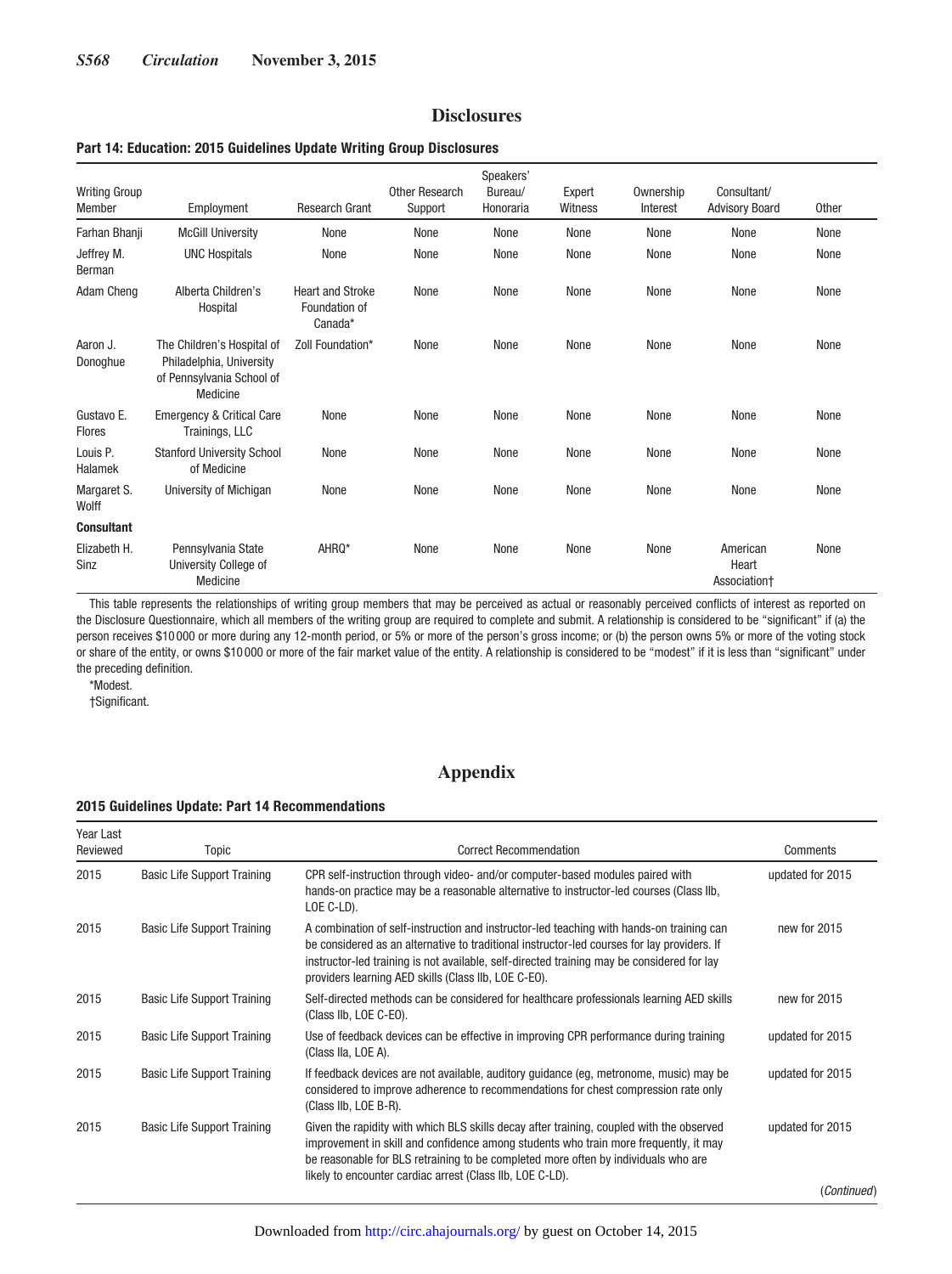|  |  | 2015 Guidelines Update: Part 14 Recommendations, Continued |  |
|--|--|------------------------------------------------------------|--|
|  |  |                                                            |  |

| Year Last<br>Reviewed | Topic                                                            | <b>Correct Recommendation</b>                                                                                                                                                                                                                                                                                                                                                                                       | Comments             |
|-----------------------|------------------------------------------------------------------|---------------------------------------------------------------------------------------------------------------------------------------------------------------------------------------------------------------------------------------------------------------------------------------------------------------------------------------------------------------------------------------------------------------------|----------------------|
| 2015                  | <b>Advanced Life Support Training</b>                            | Precourse preparation, including review of appropriate content information, online/<br>precourse testing, and practice of pertinent technical skills are reasonable before<br>attending ALS training programs (Class IIa, LOE C-EO).                                                                                                                                                                                | updated for 2015     |
| 2015                  | <b>Advanced Life Support Training</b>                            | Given very small risk for harm and the potential benefit of team and leadership training,<br>the inclusion of team and leadership training as part of ALS training is reasonable (Class<br>Ila, LOE C-LD).                                                                                                                                                                                                          | updated for 2015     |
| 2015                  | <b>Advanced Life Support Training</b>                            | The use of high-fidelity manikins for ALS training can be beneficial for improving skills<br>performance at course conclusion (Class IIa, LOE B-R).                                                                                                                                                                                                                                                                 | updated for 2015     |
| 2015                  | <b>Advanced Life Support Training</b>                            | Given the potential educational benefits of short, frequent retraining sessions coupled<br>with the potential for cost savings from reduced training time and removal of staff from<br>the clinical environment for standard refresher training, it is reasonable that individuals<br>who are likely to encounter a cardiac arrest victim perform more frequent manikin-<br>based retraining (Class IIa, LOE C-LD). | updated for 2015     |
| 2015                  | <b>Special Considerations</b>                                    | Communities may consider training bystanders in compression-only CPR for adult<br>out-of-hospital cardiac arrest as an alternative to training in conventional CPR (Class<br>IIb, LOE C-LD).                                                                                                                                                                                                                        | new for 2015         |
| 2015                  | <b>Special Considerations</b>                                    | It may be reasonable to use alternative instructional modalities for BLS and/or ALS<br>teaching in resource-limited environments (Class IIb, LOE C-LD).                                                                                                                                                                                                                                                             | new for 2015         |
| 2015                  | <b>Special Considerations</b>                                    | Training primary caregivers and/or family members of high-risk patients may be<br>reasonable (Class IIb, LOE C-LD), although further work needs to help define which<br>groups to preferentially target.                                                                                                                                                                                                            | new for 2015         |
|                       | Implementation, and Teams."                                      | The following recommendations were not reviewed in 2015. For more information, see the 2010 AHA Guidelines for CPR and ECC, "Part 16: Education,                                                                                                                                                                                                                                                                    |                      |
| 2010                  | Barriers to Recognition of<br><b>Cardiac Arrest</b>              | Rescuers should be taught to initiate CPR if the adult victim is unresponsive and is not<br>breathing or not breathing normally (eg, only gasping) (Class I, LOE B).                                                                                                                                                                                                                                                | not reviewed in 2015 |
| 2010                  | Physical and Psychological<br><b>Concerns for Rescuers</b>       | It is reasonable that participants undertaking CPR training be advised of the vigorous<br>physical activity required during the skills portion of the training program<br>(Class IIa, LOE B).                                                                                                                                                                                                                       | not reviewed in 2015 |
| 2010                  | <b>Barriers to AED Use</b>                                       | To maximize willingness to use an AED, public access defibrillation training should<br>continue to be encouraged for the lay public (Class I, LOE B).                                                                                                                                                                                                                                                               | not reviewed in 2015 |
| 2010                  | <b>Course Design</b>                                             | Consistent with established methodologies for program evaluation, the effectiveness of<br>resuscitation courses should be evaluated (Class I, LOE C).                                                                                                                                                                                                                                                               | not reviewed in 2015 |
| 2010                  | <b>AED Training Requirement</b>                                  | Allowing the use of AEDs by untrained bystanders can be beneficial and may be<br>lifesaving (Class IIa, LOE B).                                                                                                                                                                                                                                                                                                     | not reviewed in 2015 |
| 2010                  | <b>AED Training Requirement</b>                                  | Because even minimal training has been shown to improve performance in simulated<br>cardiac arrests, training opportunities should be made available and promoted for the lay<br>rescuer (Class I, LOE B).                                                                                                                                                                                                          | not reviewed in 2015 |
| 2010                  | <b>Course Delivery Formats</b>                                   | It is reasonable to consider alternative course scheduling formats for advanced life<br>support courses (eg, ACLS or PALS), provided acceptable programmatic evaluation is<br>conducted and learners meet course objectives (Class IIa, LOE B).                                                                                                                                                                     | not reviewed in 2015 |
| 2010                  | <b>Checklists/Cognitive Aids</b>                                 | Checklists or cognitive aids, such as the AHA algorithms, may be considered for use<br>during actual resuscitation (Class IIb, LOE C).                                                                                                                                                                                                                                                                              | not reviewed in 2015 |
| 2010                  | Debriefing                                                       | Debriefing as a technique to facilitate learning should be included in all advanced life<br>support courses (Class I, LOE B).                                                                                                                                                                                                                                                                                       | not reviewed in 2015 |
| 2010                  | <b>Regional Systems of</b><br>(Emergency)<br>Cardiovascular Care | It is reasonable that regional systems of care be considered as part of an overall<br>approach to improve survival from cardiac arrest (Class IIa, LOE C).                                                                                                                                                                                                                                                          | not reviewed in 2015 |
| 2010                  | <b>Barriers to Bystander CPR</b>                                 | Because panic can significantly impair a bystander's ability to perform in an emergency,<br>it may be reasonable for CPR training to address the possibility of panic and encourage<br>learners to consider how they will overcome it (Class IIb LOE C).                                                                                                                                                            | not reviewed in 2015 |
| 2010                  | <b>Barriers to Bystander CPR</b>                                 | Despite the low risk of infections, it is reasonable to teach rescuers about the use<br>of barrier devices emphasizing that CPR should not be delayed for their use (Class<br>IIa, LOE C).                                                                                                                                                                                                                          | not reviewed in 2015 |
| 2010                  | Post-Course Assessment                                           | A written test should not be used exclusively to assess learner competence following an<br>advanced life support course (Class I, LOE B).                                                                                                                                                                                                                                                                           | not reviewed in 2015 |
| 2010                  | Post-Course Assessment                                           | End-of-course assessment may be useful in helping learners retain skills (Class<br>$I_{\text{lb}}$ , LOE C).                                                                                                                                                                                                                                                                                                        | not reviewed in 2015 |

Downloaded from<http://circ.ahajournals.org/>by guest on October 14, 2015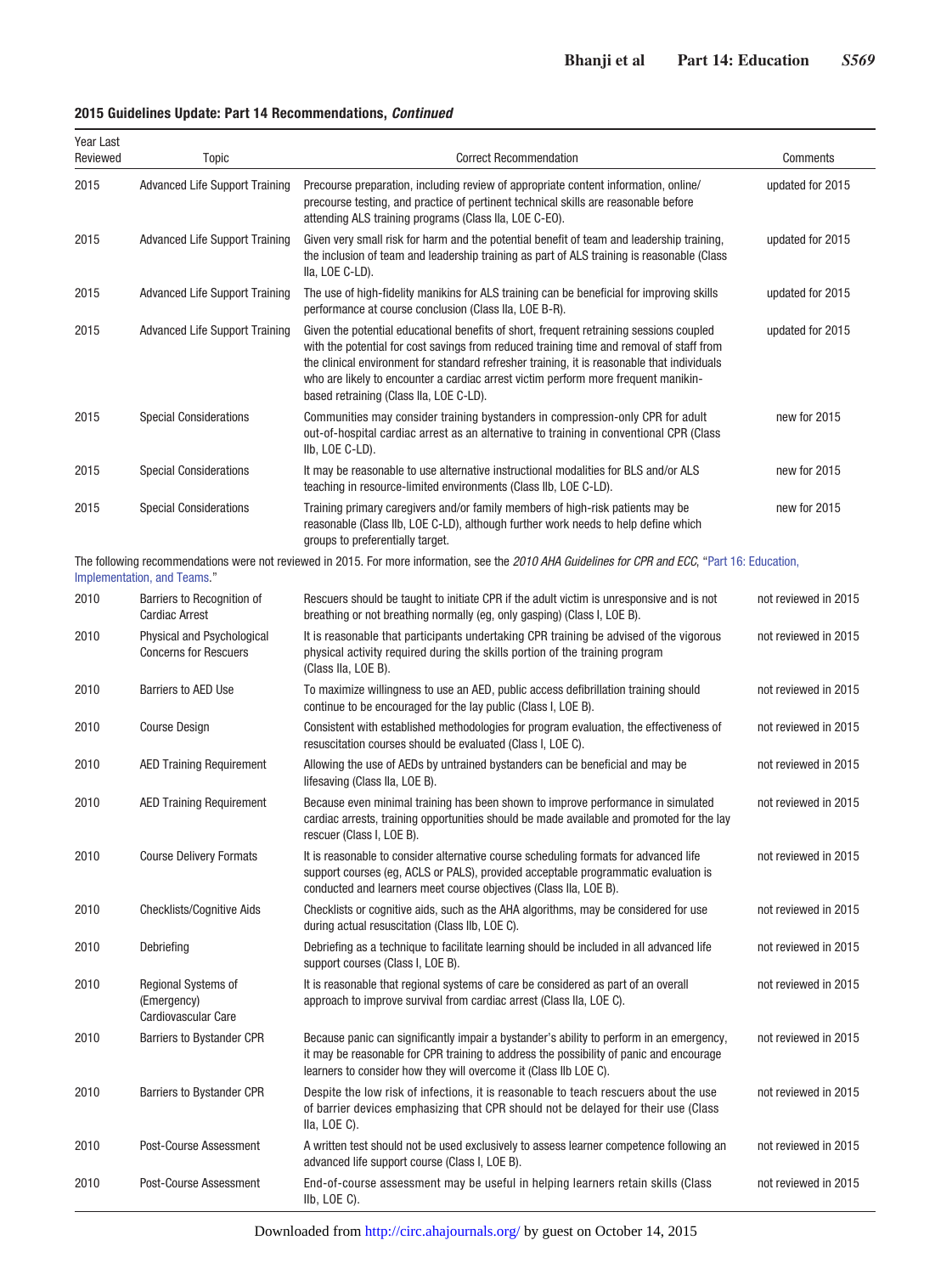### **References**

- 1. Meaney PA, Bobrow BJ, Mancini ME, Christenson J, de Caen AR, Bhanji F, Abella BS, Kleinman ME, Edelson DP, Berg RA, Aufderheide TP, Menon V, Leary M; CPR Quality Summit Investigators, the American Heart Association Emergency Cardiovascular Care Committee, and the Council on Cardiopulmonary, Critical Care, Perioperative and Resuscitation. Cardiopulmonary resuscitation quality: [corrected] improving cardiac resuscitation outcomes both inside and outside the hospital: a consensus statement from the American Heart Association. *Circulation*. 2013;128:417–435. doi: 10.1161/CIR.0b013e31829d8654.
- 2. Stiell IG, Brown SP, Christenson J, Cheskes S, Nichol G, Powell J, Bigham B, Morrison LJ, Larsen J, Hess E, Vaillancourt C, Davis DP, Callaway CW; Resuscitation Outcomes Consortium (ROC) Investigators. What is the role of chest compression depth during out-of-hospital cardiac arrest resuscitation? *Crit Care Med*. 2012;40:1192–1198. doi: 10.1097/ CCM.0b013e31823bc8bb.
- 3. Abella BS, Sandbo N, Vassilatos P, Alvarado JP, O'Hearn N, Wigder HN, Hoffman P, Tynus K, Vanden Hoek TL, Becker LB. Chest compression rates during cardiopulmonary resuscitation are suboptimal: a prospective study during in-hospital cardiac arrest. *Circulation*. 2005;111:428–434. doi: 10.1161/01.CIR.0000153811.84257.59.
- 4. Nichol G, Thomas E, Callaway CW, Hedges J, Powell JL, Aufderheide TP, Rea T, Lowe R, Brown T, Dreyer J, Davis D, Idris A, Stiell I; Resuscitation Outcomes Consortium Investigators. Regional variation in out-of-hospital cardiac arrest incidence and outcome. *JAMA*. 2008;300:1423–1431. doi: 10.1001/jama.300.12.1423.
- 5. Perkins GD, Cooke MW. Variability in cardiac arrest survival: the NHS Ambulance Service Quality Indicators. *Emerg Med J*. 2012;29:3–5. doi: 10.1136/emermed-2011-200758.
- 6. Peberdy MA, Ornato JP, Larkin GL, Braithwaite RS, Kashner TM, Carey SM, Meaney PA, Cen L, Nadkarni VM, Praestgaard AH, Berg RA; National Registry of Cardiopulmonary Resuscitation Investigators. Survival from in-hospital cardiac arrest during nights and weekends. *JAMA*. 2008;299:785–792. doi: 10.1001/jama.299.7.785.
- 7. Idris AH, Guffey D, Pepe PE, Brown SP, Brooks SC, Callaway CW, Christenson J, Davis DP, Daya MR, Gray R, Kudenchuk PJ, Larsen J, Lin S, Menegazzi JJ, Sheehan K, Sopko G, Stiell I, Nichol G, Aufderheide TP; Resuscitation Outcomes Consortium Investigators. Chest compression rates and survival following out-of-hospital cardiac arrest. *Crit Care Med*. 2015;43:840–848. doi: 10.1097/CCM.0000000000000824.
- 8. International Liaison Committee on Resuscitation. Part 8: interdisciplinary topics: 2005 International Consensus on Cardiopulmonary Resuscitation and Emergency Cardiovascular Care Science With Treatment Recommendations. *Resuscitation*. 2005;67:305–314.
- 9. Bhanji F, Mancini ME, Sinz E, Rodgers DL, McNeil MA, Hoadley TA, Meeks RA, Hamilton MF, Meaney PA, Hunt EA, Nadkarni VM, Hazinski MF. Part 16: education, implementation, and teams: 2010 American Heart Association Guidelines for Cardiopulmonary Resuscitation and Emergency Cardiovascular Care. *Circulation*. 2010;122(suppl 3): S920–S933. doi: 10.1161/CIRCULATIONAHA.110.971135.
- 10. 2005 American Heart Association Guidelines for Cardiopulmonary Resuscitation and Emergency Cardiovascular Care. *Circulation*. 2005;112:IV1–IV203.
- 11. American Heart Association, American Stroke Association, International Liaison Committee on Resuscitation (ILCOR). ILCOR Scientific Evidence Evaluation and Review System. [https://volunteer.heart.org/apps/](https://volunteer.heart.org/apps/pico/Pages/default.aspx) [pico/Pages/default.aspx](https://volunteer.heart.org/apps/pico/Pages/default.aspx). Accessed May 10, 2015.
- 12. Bhanji F, Finn JC, Lockey A, Monsieurs K, Frengley R, Iwami T, Lang E, Ma MH, Mancini ME, McNeil MA, Greif R, Billi JE, Nadkarni VM, Bigham B; on behalf of the Education, Implementation, and Teams Chapter Collaborators. Part 8: education, implementation, and teams: 2015 International Consensus on Cardiopulmonary Resuscitation and Emergency Cardiovascular Care Science With Treatment Recommendations. *Circulation*. 2015;132(suppl 1):S242–S268. doi: 10.1161/CIR.0000000000000277.
- 13. Finn JC, Bhanji F, Lockey A, Monsieurs K, Frengley R, Iwami T, Lang E, Ma MH, Mancini ME, McNeil MA, Greif R, Billi JE, Nadkarni VM, Bigham B; on behalf of the Education, Implementation, and Teams Chapter Collaborators. Part 8: education, implementation, and teams: 2015 International Consensus on Cardiopulmonary Resuscitation and Emergency Cardiovascular Care Science With Treatment Recommendations. *Resuscitation*. 2015. In press.
- 14. Kirkpatrick DL, Kirkpatrick JD. *Evaluating Training Programs: The Four Levels*. San Francisco, CA: Berrett-Koehler Publishers; 1994.
- 15. McGaghie WC. Medical education research as translational science. *Sci Transl Med*. 2010;2:19cm8. doi: 10.1126/scitranslmed.3000679.
- 16. Bandura A. *Self-Efficacy: The Exercise of Control*. New York, NY: WH Freeman and Co; 1997.
- 17. Turner NM, Lukkassen I, Bakker N, Draaisma J, ten Cate OT. The effect of the APLS-course on self-efficacy and its relationship to behavioural decisions in paediatric resuscitation. *Resuscitation*. 2009;80:913–918. doi: 10.1016/j.resuscitation.2009.03.028.
- 18. Cheng A, Rodgers DL, van der Jagt É, Eppich W, O'Donnell J. Evolution of the Pediatric Advanced Life Support course: enhanced learning with a new debriefing tool and Web-based module for Pediatric Advanced Life Support instructors. *Pediatr Crit Care Med*. 2012;13:589–595. doi: 10.1097/PCC.0b013e3182417709.
- 19. van de Ridder JM, Stokking KM, McGaghie WC, ten Cate OT. What is feedback in clinical education? *Med Educ*. 2008;42:189–197.
- 20. Cheng A, Eppich W, Grant V, Sherbino J, Zendejas B, Cook DA. Debriefing for technology-enhanced simulation: a systematic review and meta-analysis. *Med Educ*. 2014;48:657–666. doi: 10.1111/medu.12432.
- 21. Nishiyama C, Iwami T, Murakami Y, Kitamura T, Okamoto Y, Marukawa S, Sakamoto T, Kawamura T. Effectiveness of simplified 15-min refresher BLS training program: a randomized controlled trial. *Resuscitation*. 2015;90:56–60. doi: 10.1016/j.resuscitation.2015.02.015.
- 22. Lynch B, Einspruch EL, Nichol G, Becker LB, Aufderheide TP, Idris A. Effectiveness of a 30-min CPR self-instruction program for lay responders: a controlled randomized study. *Resuscitation*. 2005;67:31–43. doi: 10.1016/j.resuscitation.2005.04.017.
- 23. Einspruch EL, Lynch B, Aufderheide TP, Nichol G, Becker L. Retention of CPR skills learned in a traditional AHA Heartsaver course versus 30-min video self-training: a controlled randomized study. *Resuscitation*. 2007;74:476–486. doi: 10.1016/j.resuscitation.2007.01.030.
- 24. Mancini ME, Cazzell M, Kardong-Edgren S, Cason CL. Improving workplace safety training using a self-directed CPR-AED learning program. *AAOHN J*. 2009;57:159–167; quiz 168.
- 25. Roppolo LP, Heymann R, Pepe P, Wagner J, Commons B, Miller R, Allen E, Horne L, Wainscott MP, Idris AH. A randomized controlled trial comparing traditional training in cardiopulmonary resuscitation (CPR) to self-directed CPR learning in first year medical students: the two-person CPR study. *Resuscitation*. 2011;82:319–325. doi: 10.1016/j.resuscitation.2010.10.025.
- 26. Knowles MS, Holton EF 3rd, Swanson RA. *The Adult Learner*. Woburn, MA: Butterworth-Heinemann; 1998.
- 27. Reder S, Cummings P, Quan L. Comparison of three instructional methods for teaching cardiopulmonary resuscitation and use of an automatic external defibrillator to high school students. *Resuscitation*. 2006;69:443–453. doi: 10.1016/j.resuscitation.2005.08.020.
- 28. Nishiyama C, Iwami T, Kawamura T, Ando M, Kajino K, Yonemoto N, Fukuda R, Yuasa H, Yokoyama H, Nonogi H. Effectiveness of simplified chest compression-only CPR training program with or without preparatory self-learning video: a randomized controlled trial. *Resuscitation*. 2009;80:1164–1168. doi: 10.1016/j.resuscitation.2009.06.019.
- 29. Monsieurs KG, Vogels C, Bossaert LL, Meert P, Manganas A, Tsiknakis M, Leisch E, Calle PA, Giorgini F. Learning effect of a novel interactive basic life support CD: the JUST system. *Resuscitation*. 2004;62:159–165. doi: 10.1016/j.resuscitation.2004.02.014.
- 30. Ericsson KA. Deliberate practice and the acquisition and maintenance of expert performance in medicine and related domains. *Acad Med*. 2004;79(10 suppl):S70–S81.
- 31. Motola I, Devine LA, Chung HS, Sullivan JE, Issenberg SB. Simulation in healthcare education: a best evidence practical guide. AMEE Guide No. 82. *Med Teach*. 2013;35:e1511–e1530. doi: 10.3109/0142159X.2013.818632.
- 32. Hunt EA, Duval-Arnould JM, Nelson-McMillan KL, Bradshaw JH, Diener-West M, Perretta JS, Shilkofski NA. Pediatric resident resuscitation skills improve after "rapid cycle deliberate practice" training. *Resuscitation*. 2014;85:945–951. doi: 10.1016/j.resuscitation.2014.02.025.
- 33. Cook DA, Hamstra SJ, Brydges R, Zendejas B, Szostek JH, Wang AT, Erwin PJ, Hatala R. Comparative effectiveness of instructional design features in simulation-based education: systematic review and meta-analysis. *Med Teach*. 2013;35:e867–e898. doi: 10.3109/0142159X.2012.714886.
- 34. Bloom B, Englehart M, et al. *Taxonomy of Educational Objectives: The Classification of Educational Goals. Handbook I: Cognitive Domain*. New York, NY: Longmans; 1956.
- 35. Dave RH. *Developing and Writing Behavioral Objectives*. Educational Innovators Press; 1970.
- 36. Krathwohl DR, Bloom BS. *Taxonomy of Educational Objectives, the Classification of Educational Goals. Handbook II: Affective Domain*. New York, NY: David McKay Co; 1964.
- 37. Bloom BS. *Mastery Learning*. New York, NY: Holt, Rinehart, & Winston; 1971.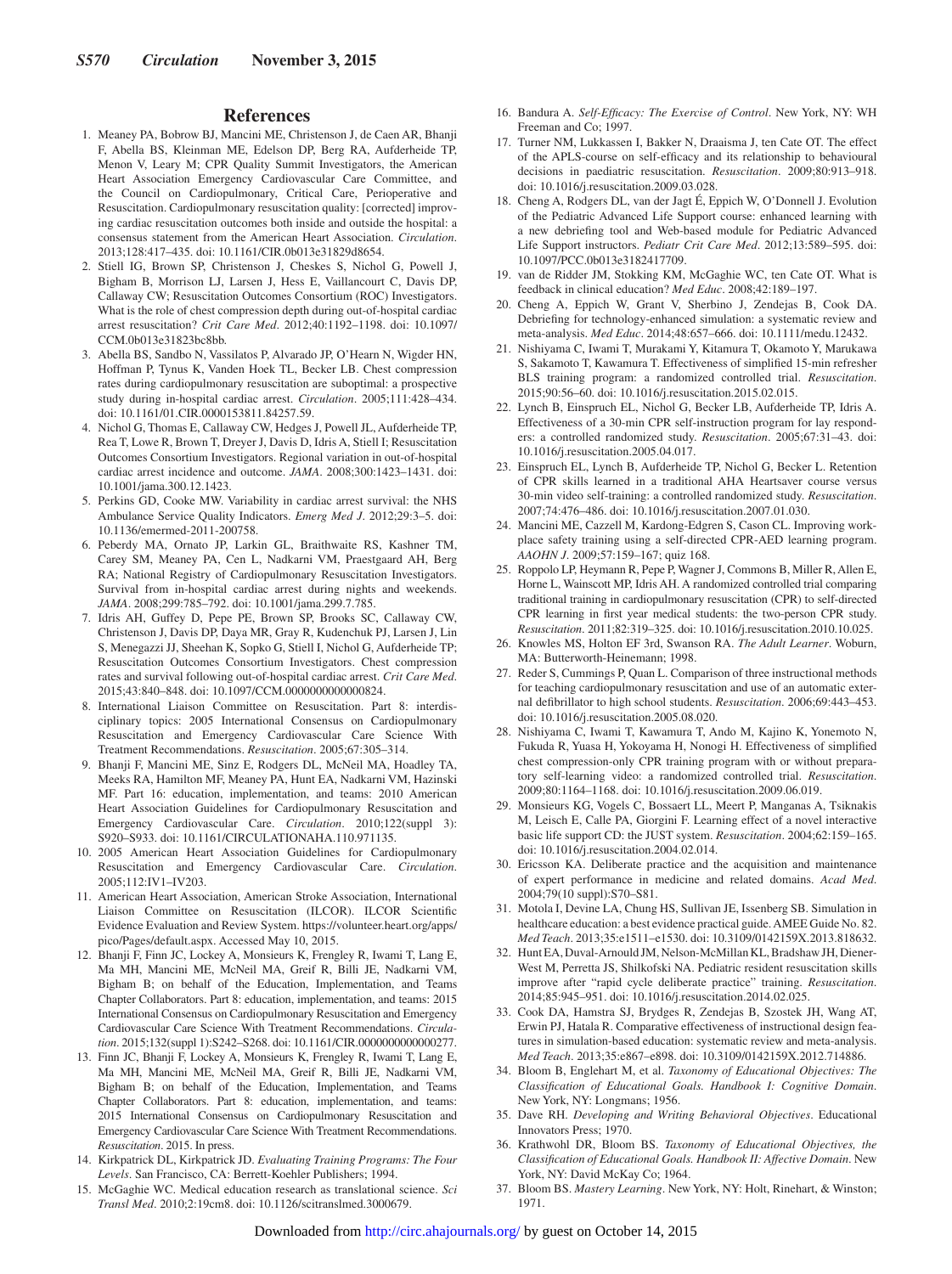- 38. Ericsson K, Krampe RT, Tesch-Römer C. The role of deliberate practice in the acquisition of expert performance. *Psychol Rev*. 1993;100:363–406.
- 39. McGaghie WC, Issenberg SB, Cohen ER, Barsuk JH, Wayne DB. Medical education featuring mastery learning with deliberate practice can lead to better health for individuals and populations. *Acad Med*. 2011;86:e8–e9. doi: 10.1097/ACM.0b013e3182308d37.
- 40. McGaghie WC, Issenberg SB, Cohen ER, Barsuk JH, Wayne DB. Does simulation-based medical education with deliberate practice yield better results than traditional clinical education? A meta-analytic comparative review of the evidence. *Acad Med*. 2011;86:706–711. doi: 10.1097/ACM.0b013e318217e119.
- 41. Roppolo LP, Pepe PE, Campbell L, Ohman K, Kulkarni H, Miller R, Idris A, Bean L, Bettes TN, Idris AH. Prospective, randomized trial of the effectiveness and retention of 30-min layperson training for cardiopulmonary resuscitation and automated external defibrillators: the American Airlines Study. *Resuscitation*. 2007;74:276–285. doi: 10.1016/j. resuscitation.2006.12.017.
- 42. Mager RF. *Preparing Instructional Objectives: A Critical Tool in the Development of Effective Instruction*. Atlanta, GA: Center for Effective Performance; 1997.
- 43. Kirkpatrick D, Kirkpatrick J. *Implementing the Four Levels: A Practical Guide for the Evaluation of Training Programs*. San Francisco, CA: Berrett-Koehler; 2007.
- 44. Kolb DA. *Experiential Learning: Experience as the Source of Learning Development*. Englewood Cliffs, NJ: Prentice-Hall Inc; 1984.
- 45. Moazed F, Cohen ER, Furiasse N, Singer B, Corbridge TC, McGaghie WC, Wayne DB. Retention of critical care skills after simulation-based mastery learning. *J Grad Med Educ*. 2013;5:458–463. doi: 10.4300/ JGME-D-13-00033.1.
- 46. Savoldelli GL, Naik VN, Park J, Joo HS, Chow R, Hamstra SJ. Value of debriefing during simulated crisis management: oral versus video-assisted oral feedback. *Anesthesiology*. 2006;105:279–285.
- 47. Cheng A, Hunt EA, Donoghue A, Nelson-McMillan K, Nishisaki A, Leflore J, Eppich W, Moyer M, Brett-Fleegler M, Kleinman M, Anderson J, Adler M, Braga M, Kost S, Stryjewski G, Min S, Podraza J, Lopreiato J, Hamilton MF, Stone K, Reid J, Hopkins J, Manos J, Duff J, Richard M, Nadkarni VM; EXPRESS Investigators. Examining pediatric resuscitation education using simulation and scripted debriefing: a multicenter randomized trial. *JAMA Pediatr*. 2013;167:528–536. doi: 10.1001/jamapediatrics.2013.1389.
- 48. Hamstra SJ, Brydges R, Hatala R, Zendejas B, Cook DA. Reconsidering fidelity in simulation-based training. *Acad Med*. 2014;89:387–392. doi: 10.1097/ACM.0000000000000130.
- 49. Krogh KB, Høyer CB, Ostergaard D, Eika B. Time matters–realism in resuscitation training. *Resuscitation*. 2014;85:1093–1098. doi: 10.1016/j. resuscitation.2014.05.008.
- 50. Cheng A, Brown LL, Duff JP, Davidson J, Overly F, Tofil NM, Peterson DT, White ML, Bhanji F, Bank I, Gottesman R, Adler M, Zhong J, Grant V, Grant DJ, Sudikoff SN, Marohn K, Charnovich A, Hunt EA, Kessler DO, Wong H, Robertson N, Lin Y, Doan Q, Duval-Arnould JM, Nadkarni VM; International Network for Simulation-Based Pediatric Innovation, Research, & Education (INSPIRE) CPR Investigators. Improving cardiopulmonary resuscitation with a CPR feedback device and refresher simulations (CPR CARES Study): a randomized clinical trial. *JAMA Pediatr*. 2015;169:137–144. doi: 10.1001/jamapediatrics.2014.2616.
- 51. Wayne DB, Siddall VJ, Butter J, Fudala MJ, Wade LD, Feinglass J, McGaghie WC. A longitudinal study of internal medicine residents' retention of advanced cardiac life support skills. *Acad Med*. 2006;81(10 suppl):S9–S12.
- 52. Ahya SN, Barsuk JH, Cohen ER, Tuazon J, McGaghie WC, Wayne DB. Clinical performance and skill retention after simulation-based education for nephrology fellows. *Semin Dial*. 2012;25:470–473. doi: 10.1111/j.1525-139X.2011.01018.x.
- 53. McGaghie WC, Issenberg SB, Barsuk JH, Wayne DB. A critical review of simulation-based mastery learning with translational outcomes. *Med Educ*. 2014;48:375–385. doi: 10.1111/medu.12391.
- 54. McGaghie WC, Miller GE, Sajid AW, Telder TV. Competency-based curriculum development on medical education: an introduction. *Public Health Pap*. 1978:11–91.
- 55. Miller GE. The assessment of clinical skills/competence/performance. *Acad Med*. 1990;65(9 suppl):S63–S67.
- 56. Mort T, Donahue S. Debriefing: the basics. In: Dunn WF, ed. *Simulators in Critical Care And Beyond*. Mount Prospect, IL: Society of Critical Care Medicine; 2004:130.
- 57. Eppich W, Cheng A. Promoting Excellence and Reflective Learning in Simulation (PEARLS): development and rationale for a blended approach to health care simulation debriefing. *Simul Healthc*. 2015;10:106–115. doi: 10.1097/SIH.0000000000000072.
- 58. Eppich W, Cheng A. Competency-based simulation education: should competency standards apply for simulation educators? *BMJ Simulation and Technology Enhanced Learning*. 2015:bmjstel-2014-000013.
- 59. Fabius DB, Grissom EL, Fuentes A. Recertification in cardiopulmonary resuscitation. A comparison of two teaching methods. *J Nurs Staff Dev*. 1994;10:262–268.
- 60. Todd KH, Heron SL, Thompson M, Dennis R, O'Connor J, Kellermann AL. Simple CPR: a randomized, controlled trial of video self-instructional cardiopulmonary resuscitation training in an African American church congregation. *Ann Emerg Med*. 1999;34:730–737.
- 61. Todd KH, Braslow A, Brennan RT, Lowery DW, Cox RJ, Lipscomb LE, Kellermann AL. Randomized, controlled trial of video self-instruction versus traditional CPR training. *Ann Emerg Med*. 1998;31:364–369.
- 62. Nelson M, Brown CG. CPR instruction: modular versus lecture course. *Ann Emerg Med*. 1984;13:118–121.
- 63. Chung CH, Siu AY, Po LL, Lam CY, Wong PC. Comparing the effectiveness of video self-instruction versus traditional classroom instruction targeted at cardiopulmonary resuscitation skills for laypersons: a prospective randomised controlled trial. *Hong Kong Med J*. 2010;16:165–170.
- 64. Cason CL, Kardong-Edgren S, Cazzell M, Behan D, Mancini ME. Innovations in basic life support education for healthcare providers: improving competence in cardiopulmonary resuscitation through self-directed learning. *J Nurses Staff Dev*. 2009;25:E1–E13. doi: 10.1097/NND.0b013e3181a56f92.
- 65. Batcheller AM, Brennan RT, Braslow A, Urrutia A, Kaye W. Cardiopulmonary resuscitation performance of subjects over forty is better following half-hour video self-instruction compared to traditional fourhour classroom training. *Resuscitation*. 2000;43:101–110.
- 66. Dracup K, Moser DK, Doering LV, Guzy PM. Comparison of cardiopulmonary resuscitation training methods for parents of infants at high risk for cardiopulmonary arrest. *Ann Emerg Med*. 1998;32:170–177.
- 67. Beckers S, Fries M, Bickenbach J, Derwall M, Kuhlen R, Rossaint R. Minimal instructions improve the performance of laypersons in the use of semiautomatic and automatic external defibrillators. *Crit Care*. 2005;9:R110–R116. doi: 10.1186/cc3033.
- 68. Beckers SK, Fries M, Bickenbach J, Skorning MH, Derwall M, Kuhlen R, Rossaint R. Retention of skills in medical students following minimal theoretical instructions on semi and fully automated external defibrillators. *Resuscitation*. 2007;72:444–450. doi: 10.1016/j. resuscitation.2006.08.001.
- 69. Mitchell KB, Gugerty L, Muth E. Effects of brief training on use of automated external defibrillators by people without medical expertise. *Hum Factors*. 2008;50:301–310.
- 70. de Vries W, Turner NM, Monsieurs KG, Bierens JJ, Koster RW. Comparison of instructor-led automated external defibrillation training and three alternative DVD-based training methods. *Resuscitation*. 2010;81:1004–1009. doi: 10.1016/j.resuscitation.2010.04.006.
- 71. Meischke HW, Rea T, Eisenberg MS, Schaeffer SM, Kudenchuk P. Training seniors in the operation of an automated external defibrillator: a randomized trial comparing two training methods. *Ann Emerg Med*. 2001;38:216–222. doi: 10.1067/mem.2001.115621.
- 72. de Vries W, Schelvis M, Rustemeijer I, Bierens JJ. Self-training in the use of automated external defibrillators: the same results for less money. *Resuscitation*. 2008;76:76–82. doi: 10.1016/j.resuscitation.2007.06.030.
- 73. Miotto HC, Camargos FR, Ribeiro CV, Goulart EM, Moreira Mda C. Effects of the use of theoretical versus theoretical-practical training on CPR. *Arq Bras Cardiol*. 2010;95:328–331.
- 74. Cheng A, Overly F, Kessler D, Nadkarni VM, Lin Y, Doan Q, Duff JP, Tofil NM, Bhanji F, Adler M, Charnovich A, Hunt EA, Brown LL; International Network for Simulation-based Pediatric Innovation, Research, Education (INSPIRE) CPR Investigators. Perception of CPR quality: influence of CPR feedback, just-in-time CPR training and provider role. *Resuscitation*. 2015;87:44–50. doi: 10.1016/j.resuscitation.2014.11.015.
- 75. Lynch B, Einspruch EL, Nichol G, Aufderheide TP. Assessment of BLS skills: optimizing use of instructor and manikin measures. *Resuscitation*. 2008;76:233–243. doi: 10.1016/j.resuscitation.2007.07.018.
- 76. Yeung J, Davies R, Gao F, Perkins GD. A randomised control trial of prompt and feedback devices and their impact on quality of chest compressions–a simulation study. *Resuscitation*. 2014;85:553–559. doi: 10.1016/j.resuscitation.2014.01.015.
- 77. Fischer H, Gruber J, Neuhold S, Frantal S, Hochbrugger E, Herkner H, Schöchl H, Steinlechner B, Greif R. Effects and limitations of an AED with audiovisual feedback for cardiopulmonary resuscitation: a randomized manikin study. *Resuscitation*. 2011;82:902–907. doi: 10.1016/j. resuscitation.2011.02.023.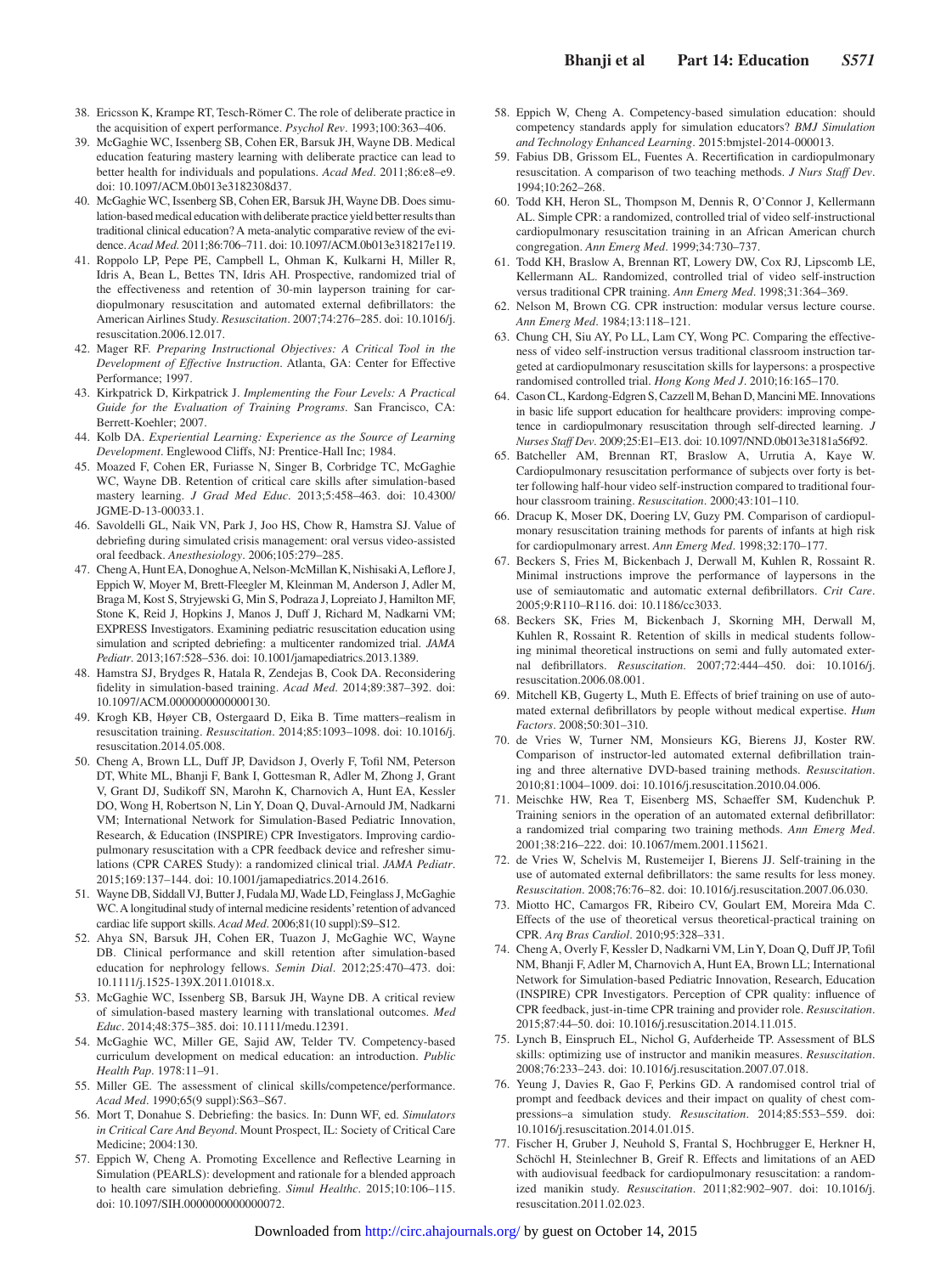- 78. Mpotos N, Yde L, Calle P, Deschepper E, Valcke M, Peersman W, Herregods L, Monsieurs K. Retraining basic life support skills using video, voice feedback or both: a randomised controlled trial. *Resuscitation*. 2013;84:72–77. doi: 10.1016/j.resuscitation.2012.08.320.
- 79. Noordergraaf GJ, Drinkwaard BW, van Berkom PF, van Hemert HP, Venema A, Scheffer GJ, Noordergraaf A. The quality of chest compressions by trained personnel: the effect of feedback, via the CPREzy, in a randomized controlled trial using a manikin model. *Resuscitation*. 2006;69:241–252. doi: 10.1016/j.resuscitation.2005.08.008.
- 80. Sutton RM, Niles D, Meaney PA, Aplenc R, French B, Abella BS, Lengetti EL, Berg RA, Helfaer MA, Nadkarni V. "Booster" training: evaluation of instructor-led bedside cardiopulmonary resuscitation skill training and automated corrective feedback to improve cardiopulmonary resuscitation compliance of Pediatric Basic Life Support providers during simulated cardiac arrest. *Pediatr Crit Care Med*. 2011;12:e116–e121. doi: 10.1097/ PCC.0b013e3181e91271.
- 81. Wik L, Thowsen J, Steen PA. An automated voice advisory manikin system for training in basic life support without an instructor. A novel approach to CPR training. *Resuscitation*. 2001;50:167–172.
- 82. Spooner BB, Fallaha JF, Kocierz L, Smith CM, Smith SC, Perkins GD. An evaluation of objective feedback in basic life support (BLS) training. *Resuscitation*. 2007;73:417–424. doi: 10.1016/j.resuscitation.2006.10.017.
- 83. Beckers SK, Skorning MH, Fries M, Bickenbach J, Beuerlein S, Derwall M, Kuhlen R, Rossaint R. CPREzy improves performance of external chest compressions in simulated cardiac arrest. *Resuscitation*. 2007;72:100– 107. doi: 10.1016/j.resuscitation.2006.05.020.
- 84. Perkins GD, Augré C, Rogers H, Allan M, Thickett DR. CPREzy: an evaluation during simulated cardiac arrest on a hospital bed. *Resuscitation*. 2005;64:103–108. doi: 10.1016/j.resuscitation.2004.08.011.
- 85. Mpotos N, Lemoyne S, Calle PA, Deschepper E, Valcke M, Monsieurs KG. Combining video instruction followed by voice feedback in a selflearning station for acquisition of Basic Life Support skills: a randomised non-inferiority trial. *Resuscitation*. 2011;82:896–901. doi: 10.1016/j. resuscitation.2011.02.024.
- 86. Oermann MH, Kardong-Edgren SE, Odom-Maryon T. Effects of monthly practice on nursing students' CPR psychomotor skill performance. *Resuscitation*. 2011;82:447–453. doi: 10.1016/j.resuscitation.2010.11.022.
- 87. Skorning M, Derwall M, Brokmann JC, Rörtgen D, Bergrath S, Pflipsen J, Beuerlein S, Rossaint R, Beckers SK. External chest compressions using a mechanical feedback device: cross-over simulation study. *Anaesthesist*. 2011;60:717–722. doi: 10.1007/s00101-011-1871-6.
- 88. Dine CJ, Gersh RE, Leary M, Riegel BJ, Bellini LM, Abella BS. Improving cardiopulmonary resuscitation quality and resuscitation training by combining audiovisual feedback and debriefing. *Crit Care Med*. 2008;36:2817–2822. doi: 10.1097/CCM.0b013e318186fe37.
- 89. Handley AJ, Handley SA. Improving CPR performance using an audible feedback system suitable for incorporation into an automated external defibrillator. *Resuscitation*. 2003;57:57–62.
- 90. Skorning M, Beckers SK, Brokmann JCh, Rörtgen D, Bergrath S, Veiser T, Heussen N, Rossaint R. New visual feedback device improves performance of chest compressions by professionals in simulated cardiac arrest. *Resuscitation*. 2010;81:53–58. doi: 10.1016/j. resuscitation.2009.10.005.
- 91. Elding C, Baskett P, Hughes A. The study of the effectiveness of chest compressions using the CPR-plus. *Resuscitation*. 1998;36:169–173.
- 92. Sutton RM, Donoghue A, Myklebust H, Srikantan S, Byrne A, Priest M, Zoltani Z, Helfaer MA, Nadkarni V. The voice advisory manikin (VAM): an innovative approach to pediatric lay provider basic life support skill education. *Resuscitation*. 2007;75:161–168. doi: 10.1016/j. resuscitation.2007.02.007.
- 93. Isbye DL, Høiby P, Rasmussen MB, Sommer J, Lippert FK, Ringsted C, Rasmussen LS. Voice advisory manikin versus instructor facilitated training in cardiopulmonary resuscitation. *Resuscitation*. 2008;79:73–81. doi: 10.1016/j.resuscitation.2008.06.012.
- 94. Oh JH, Lee SJ, Kim SE, Lee KJ, Choe JW, Kim CW. Effects of audio tone guidance on performance of CPR in simulated cardiac arrest with an advanced airway. *Resuscitation*. 2008;79:273–277. doi: 10.1016/j. resuscitation.2008.06.022.
- 95. Rawlins L, Woollard M, Williams J, Hallam P. Effect of listening to Nellie the Elephant during CPR training on performance of chest compressions by lay people: randomised crossover trial. *BMJ*. 2009;339:b4707.
- 96. Woollard M, Poposki J, McWhinnie B, Rawlins L, Munro G, O'Meara P. Achy breaky makey wakey heart? A randomised crossover trial of musical prompts. *Emerg Med J*. 2012;29:290–294. doi: 10.1136/ emermed-2011-200187.
- 97. Soar J, Mancini ME, Bhanji F, Billi JE, Dennett J, Finn J, Ma MH, Perkins GD, Rodgers DL, Hazinski MF, Jacobs I, Morley PT; Education, Implementation, and Teams Chapter Collaborators. Part 12: education, implementation, and teams: 2010 International Consensus on Cardiopulmonary Resuscitation and Emergency Cardiovascular Care Science With Treatment Recommendations. *Resuscitation*. 2010;81 suppl 1:e288–e330. doi: 10.1016/j.resuscitation.2010.08.030.
- 98. Mancini ME, Soar J, Bhanji F, Billi JE, Dennett J, Finn J, Ma MH, Perkins GD, Rodgers DL, Hazinski MF, Jacobs I, Morley PT; Education, Implementation, and Teams Chapter Collaborators. Part 12: education, implementation, and teams: 2010 International Consensus on Cardiopulmonary Resuscitation and Emergency Cardiovascular Care Science With Treatment Recommendations. *Circulation*. 2010;122(suppl 2):S539–S581. doi: 10.1161/ CIRCULATIONAHA.110.971143.
- 99. Woollard M, Whitfield R, Newcombe RG, Colquhoun M, Vetter N, Chamberlain D. Optimal refresher training intervals for AED and CPR skills: a randomised controlled trial. *Resuscitation*. 2006;71:237–247. doi: 10.1016/j.resuscitation.2006.04.005.
- 100. Frkovic V, Sustic A, Zeidler F, Protic A, Desa K. A brief reeducation in cardiopulmonary resuscitation after six months--- the benefit from timely repetition. *Signa Vitae*. 2008;3:24–28.
- 101. Chamberlain D, Smith A, Woollard M, Colquhoun M, Handley AJ, Leaves S, Kern KB. Trials of teaching methods in basic life support (3): comparison of simulated CPR performance after first training and at 6 months, with a note on the value of re-training. *Resuscitation*. 2002;53:179–187.
- 102. Ahn JY, Cho GC, Shon YD, Park SM, Kang KH. Effect of a reminder video using a mobile phone on the retention of CPR and AED skills in lay responders. *Resuscitation*. 2011;82:1543–1547. doi: 10.1016/j. resuscitation.2011.08.029.
- 103. Perkins GD, Fullerton JN, Davis-Gomez N, Davies RP, Baldock C, Stevens H, Bullock I, Lockey AS. The effect of pre-course e-learning prior to advanced life support training: a randomised controlled trial. *Resuscitation*. 2010;81:877–881. doi: 10.1016/j.resuscitation.2010.03.019.
- 104. Andreatta P, Saxton E, Thompson M, Annich G. Simulation-based mock codes significantly correlate with improved pediatric patient cardiopulmonary arrest survival rates. *Pediatr Crit Care Med*. 2011;12:33–38. doi: 10.1097/PCC.0b013e3181e89270.
- 105. Neily J, Mills PD, Young-Xu Y, Carney BT, West P, Berger DH, Mazzia LM, Paull DE, Bagian JP. Association between implementation of a medical team training program and surgical mortality. *JAMA*. 2010;304:1693–1700. doi: 10.1001/jama.2010.1506.
- 106. Mundell WC, Kennedy CC, Szostek JH, Cook DA. Simulation technology for resuscitation training: a systematic review and meta-analysis. *Resuscitation*. 2013;84:1174–1183. doi: 10.1016/j. resuscitation.2013.04.016.
- 107. Cheng A, Lang TR, Starr SR, Pusic M, Cook DA. Technology-enhanced simulation and pediatric education: a meta-analysis. *Pediatrics*. 2014;133:e1313–e1323. doi: 10.1542/peds.2013-2139.
- 108. Ilgen JS, Sherbino J, Cook DA. Technology-enhanced simulation in emergency medicine: a systematic review and meta-analysis. *Acad Emerg Med*. 2013;20:117–127. doi: 10.1111/acem.12076.
- 109. Lo BM, Devine AS, Evans DP, Byars DV, Lamm OY, Lee RJ, Lowe SM, Walker LL. Comparison of traditional versus high-fidelity simulation in the retention of ACLS knowledge. *Resuscitation*. 2011;82:1440–1443. doi: 10.1016/j.resuscitation.2011.06.017.
- 110. Cherry RA, Williams J, George J, Ali J. The effectiveness of a human patient simulator in the ATLS shock skills station. *J Surg Res*. 2007;139:229–235. doi: 10.1016/j.jss.2006.08.010.
- 111. Conlon LW, Rodgers DL, Shofer FS, Lipschik GY. Impact of levels of simulation fidelity on training of interns in ACLS. *Hosp Pract (1995)*. 2014;42:135–141. doi: 10.3810/hp.2014.10.1150.
- 112. Coolen EH, Draaisma JM, Hogeveen M, Antonius TA, Lommen CM, Loeffen JL. Effectiveness of high fidelity video-assisted real-time simulation: a comparison of three training methods for acute pediatric emergencies. *Int J Pediatr*. 2012;2012:709569. doi: 10.1155/2012/709569.
- 113. Curran V, Fleet L, White S, Bessell C, Deshpandey A, Drover A, Hayward M, Valcour J. A randomized controlled study of manikin simulator fidelity on neonatal resuscitation program learning outcomes. *Adv Health Sci Educ Theory Pract*. 2015;20:205–218. doi: 10.1007/s10459-014-9522-8.
- 114. Donoghue AJ, Durbin DR, Nadel FM, Stryjewski GR, Kost SI, Nadkarni VM. Effect of high-fidelity simulation on Pediatric Advanced Life Support training in pediatric house staff: a randomized trial. *Pediatr Emerg Care*. 2009;25:139–144. doi: 10.1097/PEC.0b013e31819a7f90.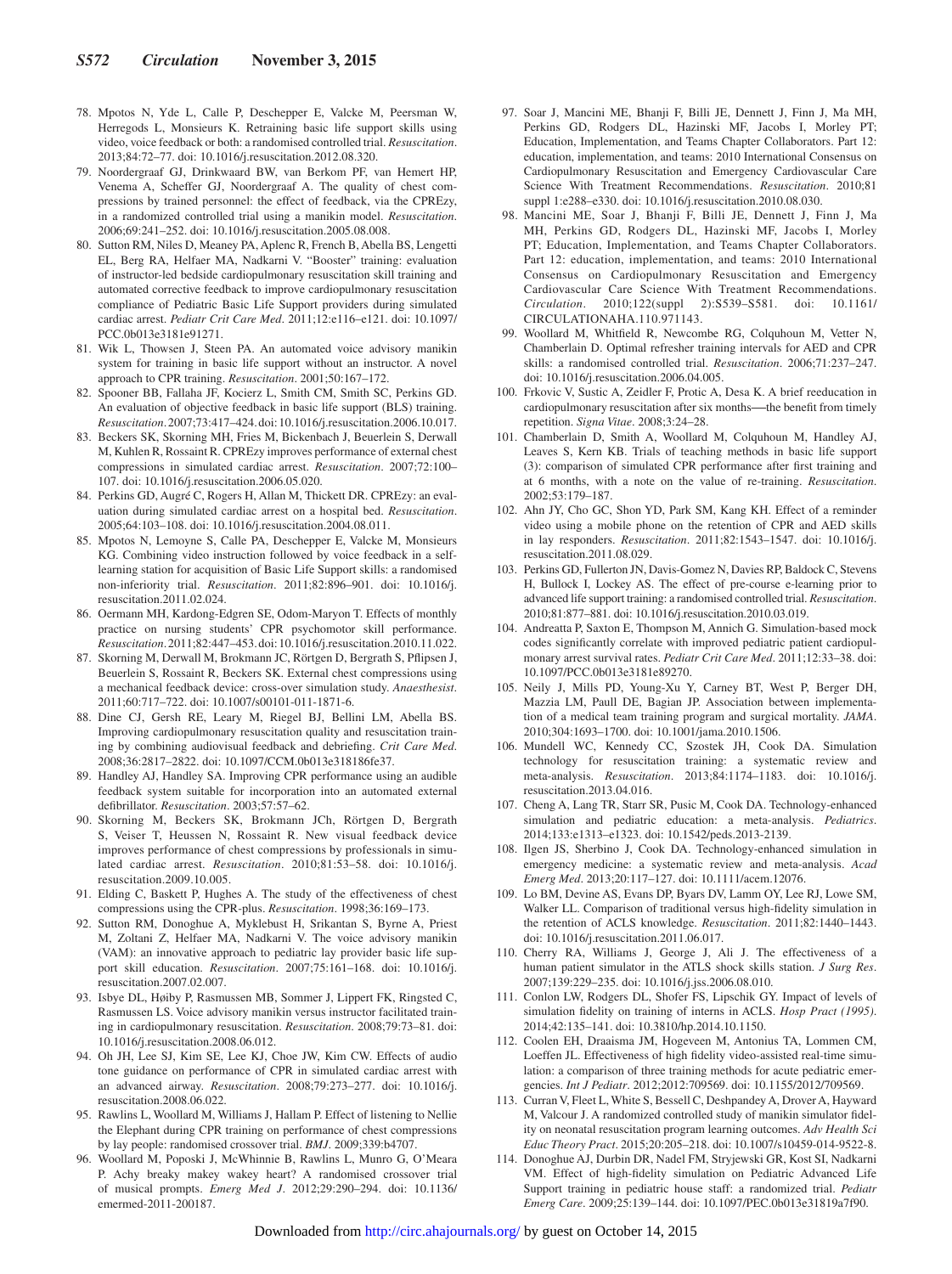- 115. Finan E, Bismilla Z, Whyte HE, Leblanc V, McNamara PJ. High-fidelity simulator technology may not be superior to traditional low-fidelity equipment for neonatal resuscitation training. *J Perinatol*. 2012;32:287– 292. doi: 10.1038/jp.2011.96.
- 116. Hoadley TA. Learning advanced cardiac life support: a comparison study of the effects of low- and high-fidelity simulation. *Nurs Educ Perspect*.  $2009.30.91 - 95$
- 117. Owen H, Mugford B, Follows V, Plummer JL. Comparison of three simulation-based training methods for management of medical emergencies. *Resuscitation*. 2006;71:204–211. doi: 10.1016/j.resuscitation.2006.04.007.
- 118. Settles J, Jeffries PR, Smith TM, Meyers JS. Advanced cardiac life support instruction: do we know tomorrow what we know today? *J Contin Educ Nurs*. 2011;42:271–279. doi: 10.3928/00220124-20110315-01.
- 119. Thomas EJ, Williams AL, Reichman EF, Lasky RE, Crandell S, Taggart WR. Team training in the neonatal resuscitation program for interns: teamwork and quality of resuscitations. *Pediatrics*. 2010;125:539–546. doi: 10.1542/peds.2009-1635.
- 120. Campbell DM, Barozzino T, Farrugia M, Sgro M. High-fidelity simulation in neonatal resuscitation. *Paediatr Child Health*. 2009;14:19–23.
- 121. King JM, Reising DL. Teaching advanced cardiac life support protocols: the effectiveness of static versus high-fidelity simulation. *Nurse Educ*. 2011;36:62–65. doi: 10.1097/NNE.0b013e31820b5012.
- 122. Rodgers DL, Securro S Jr, Pauley RD. The effect of high-fidelity simulation on educational outcomes in an advanced cardiovascular life support course. *Simul Healthc*. 2009;4:200–206. doi: 10.1097/ SIH.0b013e3181b1b877.
- 123. Kurosawa H, Ikeyama T, Achuff P, Perkel M, Watson C, Monachino A, Remy D, Deutsch E, Buchanan N, Anderson J, Berg RA, Nadkarni VM, Nishisaki A. A randomized, controlled trial of in situ pediatric advanced life support recertification ("pediatric advanced life support reconstructed") compared with standard pediatric advanced life support recertification for ICU frontline providers. *Crit Care Med*. 2014;42:610–618. doi: 10.1097/CCM.0000000000000024.
- 124. Patocka C, Khan F, Dubrovsky AS, Brody D, Bank I, Bhanji F. Pediatric resuscitation training-instruction all at once or spaced over time? *Resuscitation*. 2015;88:6–11. doi: 10.1016/j.resuscitation.2014.12.003.
- 125. Blewer AL, Leary M, Esposito EC, Gonzalez M, Riegel B, Bobrow BJ, Abella BS. Continuous chest compression cardiopulmonary resuscitation training promotes rescuer self-confidence and increased secondary training: a hospital-based randomized controlled trial. *Crit Care Med*. 2012;40:787–792. doi: 10.1097/CCM.0b013e318236f2ca.
- 126. Lam KK, Lau FL, Chan WK, Wong WN. Effect of severe acute respiratory syndrome on bystander willingness to perform cardiopulmonary resuscitation (CPR)–is compression-only preferred to standard CPR? *Prehosp Disaster Med*. 2007;22:325–329.
- 127. Cho GC, Sohn YD, Kang KH, Lee WW, Lim KS, Kim W, Oh BJ, Choi DH, Yeom SR, Lim H. The effect of basic life support education on laypersons' willingness in performing bystander hands only cardiopulmonary resuscitation. *Resuscitation*. 2010;81:691–694. doi: 10.1016/j. resuscitation.2010.02.021.
- 128. Shibata K, Taniguchi T, Yoshida M, Yamamoto K. Obstacles to bystander cardiopulmonary resuscitation in Japan. *Resuscitation*. 2000;44:187–193.
- 129. Taniguchi T, Omi W, Inaba H. Attitudes toward the performance of bystander cardiopulmonary resuscitation in Japan. *Resuscitation*. 2007;75:82–87. doi: 10.1016/j.resuscitation.2007.02.019.
- 130. Bobrow BJ, Spaite DW, Berg RA, Stolz U, Sanders AB, Kern KB, Vadeboncoeur TF, Clark LL, Gallagher JV, Stapczynski JS, LoVecchio F, Mullins TJ, Humble WO, Ewy GA. Chest compression-only CPR by lay rescuers and survival from out-of-hospital cardiac arrest. *JAMA*. 2010;304:1447–1454. doi: 10.1001/jama.2010.1392.
- 131. Panchal AR, Bobrow BJ, Spaite DW, Berg RA, Stolz U, Vadeboncoeur TF, Sanders AB, Kern KB, Ewy GA. Chest compression-only cardiopulmonary resuscitation performed by lay rescuers for adult out-ofhospital cardiac arrest due to non-cardiac aetiologies. *Resuscitation*. 2013;84:435–439. doi: 10.1016/j.resuscitation.2012.07.038.
- 132. Delasobera BE, Goodwin TL, Strehlow M, Gilbert G, D'Souza P, Alok A, Raje P, Mahadevan SV. Evaluating the efficacy of simulators and multimedia for refreshing ACLS skills in India. *Resuscitation*. 2010;81: 217–223. doi: 10.1016/j.resuscitation.2009.10.013.
- 133. Meaney PA, Sutton RM, Tsima B, Steenhoff AP, Shilkofski N, Boulet JR, Davis A, Kestler AM, Church KK, Niles DE, Irving SY, Mazhani L, Nadkarni VM. Training hospital providers in basic CPR skills in Botswana: acquisition, retention and impact of novel

training techniques. *Resuscitation*. 2012;83:1484–1490. doi: 10.1016/j. resuscitation.2012.04.014.

- 134. Jain A, Agarwal R, Chawla D, Paul V, Deorari A. Tele-education vs classroom training of neonatal resuscitation: a randomized trial. *J Perinatol*. 2010;30:773–779. doi: 10.1038/jp.2010.42.
- 135. Jenko M, Frangez M, Manohin A. Four-stage teaching technique and chest compression performance of medical students compared to conventional technique. *Croat Med J*. 2012;53:486–495.
- 136. Li Q, Ma EL, Liu J, Fang LQ, Xia T. Pre-training evaluation and feedback improve medical students' skills in basic life support. *Med Teach*. 2011;33:e549–e555. doi: 10.3109/0142159X.2011.600360.
- 137. Shavit I, Peled S, Steiner IP, Harley DD, Ross S, Tal-Or E, Lemire A. Comparison of outcomes of two skills-teaching methods on lay-rescuers' acquisition of infant basic life support skills. *Acad Emerg Med*. 2010;17:979–986. doi: 10.1111/j.1553-2712.2010.00849.x.
- 138. Nilsson C, Sørensen BL, Sørensen JL. Comparing hands-on and video training for postpartum hemorrhage management. *Acta Obstet Gynecol Scand*. 2014;93:517–520. doi: 10.1111/aogs.12372.
- 139. Dracup K, Guzy PM, Taylor SE, Barry J. Cardiopulmonary resuscitation (CPR) training. Consequences for family members of high-risk cardiac patients. *Arch Intern Med*. 1986;146:1757–1761.
- 140. Dracup K, Moser DK, Doering LV, Guzy PM, Juarbe T. A controlled trial of cardiopulmonary resuscitation training for ethnically diverse parents of infants at high risk for cardiopulmonary arrest. *Crit Care Med*. 2000;28:3289–3295.
- 141. Moser DK, Dracup K, Doering LV. Effect of cardiopulmonary resuscitation training for parents of high-risk neonates on perceived anxiety, control, and burden. *Heart Lung*. 1999;28:326–333. doi: 10.1053/hl.1999. v28.a101053.
- 142. Dracup K, Moser DK, Guzy PM, Taylor SE, Marsden C. Is cardiopulmonary resuscitation training deleterious for family members of cardiac patients? *Am J Public Health*. 1994;84:116–118.
- 143. Haugk M, Robak O, Sterz F, Uray T, Kliegel A, Losert H, Holzer M, Herkner H, Laggner AN, Domanovits H. High acceptance of a home AED programme by survivors of sudden cardiac arrest and their families. *Resuscitation*. 2006;70:263–274. doi: 10.1016/j. resuscitation.2006.03.010.
- 144. Komelasky AL. The effect of home nursing visits on parental anxiety and CPR knowledge retention of parents of apnea-monitored infants. *J Pediatr Nurs*. 1990;5:387–392.
- 145. Kliegel A, Scheinecker W, Sterz F, Eisenburger P, Holzer M, Laggner AN. The attitudes of cardiac arrest survivors and their family members towards CPR courses. *Resuscitation*. 2000;47:147–154.
- 146. Knight LJ, Wintch S, Nichols A, Arnolde V, Schroeder AR. Saving a life after discharge: CPR training for parents of high-risk children. *J Healthc Qual*. 2013;35:9–16; quiz 17. doi: 10.1111/j.1945-1474.2012.00221.x.
- 147. Schneider L, Sterz F, Haugk M, Eisenburger P, Scheinecker W, Kliegel A, Laggner AN. CPR courses and semi-automatic defibrillators–life saving in cardiac arrest? *Resuscitation*. 2004;63:295–303. doi: 10.1016/j. resuscitation.2004.06.005.
- 148. Dracup K, Doering LV, Moser DK, Evangelista L. Retention and use of cardiopulmonary resuscitation skills in parents of infants at risk for cardiopulmonary arrest. *Pediatr Nurs*. 1998;24:219–225; quiz 226.
- 149. Brannon TS, White LA, Kilcrease JN, Richard LD, Spillers JG, Phelps CL. Use of instructional video to prepare parents for learning infant cardiopulmonary resuscitation. *Proc (Bayl Univ Med Cent)*. 2009;22:133–137.
- 150. Higgins SS, Hardy CE, Higashino SM. Should parents of children with congenital heart disease and life-threatening dysrhythmias be taught cardiopulmonary resuscitation? *Pediatrics*. 1989;84:1102–1104.
- 151. McLauchlan CA, Ward A, Murphy NM, Griffith MJ, Skinner DV, Camm AJ. Resuscitation training for cardiac patients and their relatives–its effect on anxiety. *Resuscitation*. 1992;24:7–11.
- 152. Pierick TA, Van Waning N, Patel SS, Atkins DL. Self-instructional CPR training for parents of high risk infants. *Resuscitation*. 2012;83:1140– 1144. doi: 10.1016/j.resuscitation.2012.02.007.
- 153. Sanna T, Fedele F, Genuini I, Puglisi A, Azzolini P, Altamura G, Lobianco F, Ruzzolini M, Perna F, Micò M, Roscio G, Mottironi P, Saraceni C, Pistolese M, Bellocci F. Home defibrillation: a feasibility study in myocardial infarction survivors at intermediate risk of sudden death. *Am Heart J*. 2006;152:685.e1–685.e7. doi: 10.1016/j.ahj.2006.07.008.

KEY WORDS: cardiopulmonary resuscitation